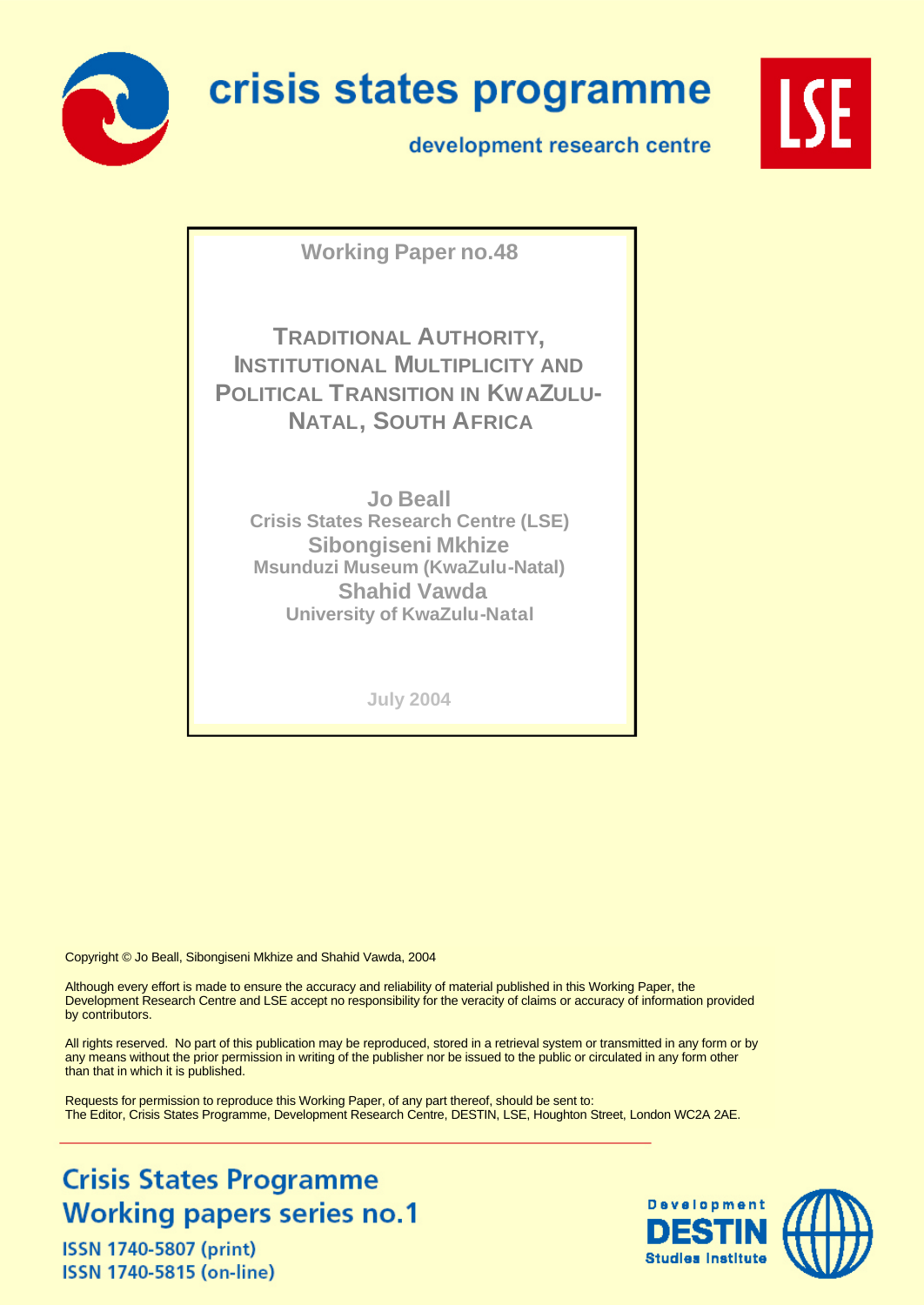#### **Crisis States Programme**

## **Traditional Authority, Institutional Multiplicity and Political Transition in KwaZulu-Natal, South Africa<sup>1</sup>**

Jo Beall (Crisis States Research Centre, LSE) Sibongiseni Mkhize (Msunduzi Museum, KwaZulu-Natal) Shahid Vawda (University of KwaZulu-Natal) **<sup>2</sup>**

#### **Introduction**

l

Late Twentieth Century efforts to promote democracy in Africa were rewarded in one part of the continent at least. Flying in the face of the voice of Afro-pessimism, the first non-racial elections in South Africa in April 1994 heralded the end of apartheid and gave birth to a liberal democracy. They have been succeeded by two further democratic elections that have been inclusive, relatively free, fair and peaceful. However, this historic period of change in South Africa has been accompanied by a continental revival or reinforcement of 'traditional rule',<sup>3</sup> and an increase in the salience of customary practices,<sup>4</sup> in a trend that has been referred to as "re-traditionalisation".<sup>5</sup> In this context and despite its democratic transition, South Africa has become caught up in a wider drift towards resurgent tradition. This is perhaps not surprising given that South Africa is as rich in institutions with indigenous roots and founded on customary practice as many other African countries. Nor is it without precedent if viewed both in historical and contemporary comparative perspective that traditional authorities in South Africa are competing for authority with the country's new liberal democratic institutions.<sup>6</sup> What was not foreseen, however, was that South Africa's new democracy led by an African National Congress (ANC) government would adopt such a conciliatory approach towards chieftaincy in South Africa, even at the expense of hard won liberal democratic principles.

Adherents of tradition argue that customary institutions in Africa and the traditional leaders that uphold them have a stabilizing influence, particularly given the inadequacies of many post-colonial African states. It is suggested that this remains the case for South Africa as well and that chieftaincy, though tainted by its association with segregation and apartheid, has nevertheless provided continuity of governance, particularly in rural areas where there were scant alternative structures. Opponents see the return to tradition as a regressive step that

6 E. Hobsbawm & T. Ranger (eds), *The Invention of Tradition*, Cambridge: Cambridge University Press, 1983;

 $<sup>1</sup>$  This paper is the first of a series of papers coming out of that component of the Crisis States Research Centre</sup> concerned with institutional multiplicity and, more specifically, the role of traditional authorities in both conflict and reconstruction in states having undergone periods of political contestation and violence. It provides a conceptual and historical background to the field research in KwaZulu-Natal, which includes interviews with traditional authorities, councillors, politicians and local government officials, as well as a survey of residents in three peri-urban traditional authority areas.

 $2$  Jo Beall is in the Development Studies Institute (DESTIN) and part of the LSE team of the Crisis States Research Centre. Sibongiseni Mkhize is Director of the Msunduzi Museum in KwaZulu-Natal. Shahid Vawda is a Lecturer in the School of Governance at the University of KwaZulu-Natal.

<sup>3</sup> S. Berry, *Chiefs Know their Boundaries: Essays on Property, Power and the Past in Asante 1896-1996*, Portsmouth NH: Heinemann, 2001; M. Mamdani, *Citizen and Subject, Contemporary Africa and the Legacy of Late Colonialism*, London: James Currey, 1996.

<sup>4</sup> H. Moore & Sanders, T. (eds), *Magical Interpretations, Material Realities*, London: Routledge, 2001.

<sup>5</sup> P. Chabal & J. P. Daloz, *Africa Works, Disorder as Political Instrument*, Oxford: James Currey, 1999.

L. Vail (ed.), *The Creation of Tribalism in Southern Africa*, Berkeley: University of California Press, 1989.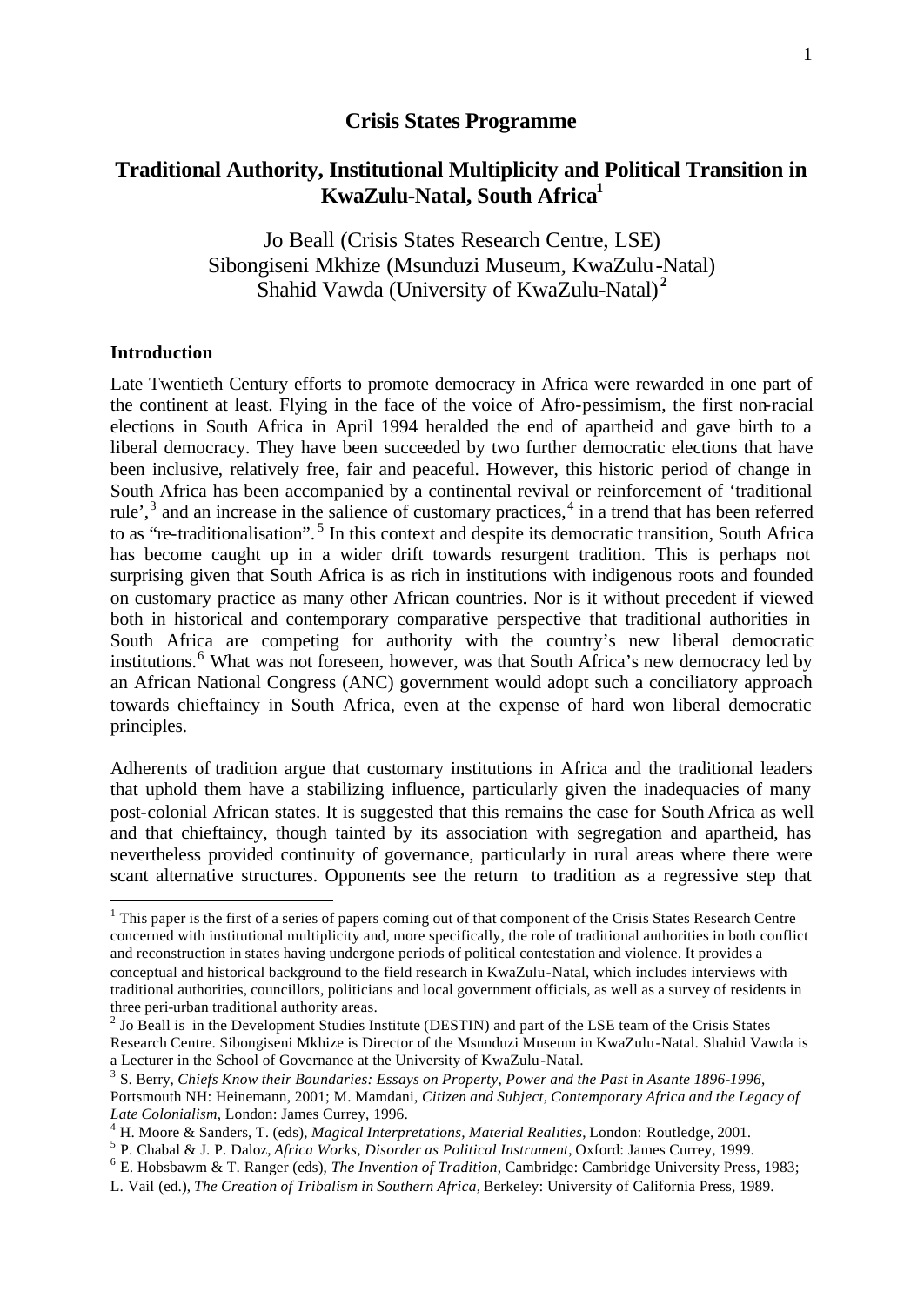undermines progress towards democratic consolidation in Africa generally and in South Africa more particularly. In many respects these concerns are not new and reflect careful historical debate in South Africa that remains relevant in informing and understanding the contemporary period.<sup>7</sup> With this in mind this paper explores the institution of *ubukhosi,* or chieftainship, in KwaZulu-Natal (KZN), where resurgent tradition is particularly vociferous, but also part of a longer history exhibiting both continuities and discontinuities.<sup>8</sup> Against this background it considers whether the recognition of traditional authorities and the powers and functions accorded to them in South Africa, and more particularly KZN, constitutes a potential faultline of crisis in South Africa's fragile emergent democracy or a site of stability in a politically volatile province. The question is framed by recourse to institutional theory and is answered by setting the contemporary experience of 'negotiating tradition' in KwaZulu-Natal against a background of apartheid government, resistance and political violence in the province.

#### **Background on KwaZulu-Natal**

Forged out of the former Province of Natal and the so-called 'independent homeland' of KwaZulu, the Province of KwaZulu-Natal (KZN) has had a difficult history and was born of political conflict during the twilight years of apartheid that assumed the proportions of a civil war. The price paid in the province for an end to apartheid and the transition to democracy was the loss of  $20,000$  lives since 1984.<sup>9</sup> At its height, the violence led to the displacement of half a million people with more people dying in KZN in a decade than in 20 years of fighting in Northern Ireland.<sup>10</sup> Nevertheless, today KwaZulu-Natal appears to have transformed itself from the epicentre of violent conflict and civic breakdown in South Africa to one where accord and coexistence prevail. This apparent transformation has been assisted by what Taylor calls "a politics of denial" about "a war that no one wants to admit or recognize". <sup>11</sup> It has also been facilitated by a number of political compromises by national government that hold particular resonance at provincial and local levels in KZN. The first compromise was that the ruling party, the African National Congress (ANC), accorded a cabinet post in the first government of national unity to Chief Mangosuthu Gatsha Buthelezi, the former Chief Minister of the KwaZulu Legislative Assembly and leader of the rival Inkatha Freedom Party (IFP). This position was maintained following the 1999 election when Buthelezi became

<sup>7</sup> W. Beinart, *Twentieth Century South Africa*, Oxford: Oxford University Press, 1994; W. Beinart & C. Bundy, *Hidden Struggles in Rural South Africa*, Johannesburg: Ravan Press, 1987.

<sup>8</sup> N. Cope, *To Bind the Nation: Solomon kaDinuzulu and Zulu Nationalism 1913-1933*, Pietermaritzburg: University of Natal Press, 1993. Also S. Marks, *Reluctant Rebellion: The 1906-1908 Disturbances in Natal*, London: Clarendon Press, 1970; *The Ambiguities of Dependence in South Africa*, Johannesburg: Ravan Press, 1986; and 'Patriotism, Patriarchy and Purity: Natal and the Politics of Zulu Ethnic Consciousness' in L. Vail (ed.) *The Creation of Tribalism in Southern Africa,* Berkeley: University of California Press, 1989, pp.215-240). 9 R. Taylor, 'Justice Denied: Political Violence in KwaZulu -Natal After 1994', *African Affairs*, 101 (2002),

p.473.

 $10$  Jeffrey says, based on a conservative estimate, calculated from the number of houses known to have been destroyed between 1987 and 1989, that at least 10,500 people must have been displaced from their homes during this period alone (A. Jeffrey, *The Natal Story: Sixteen Years of Conflict*, Johannesburg: South African Institute of Race Relations, 1997). A more recent estimate is that between 200,000 and 500,000 refugees fled political conflict in KZN in the period from 1984 to 1994 (E. Mariño, *The 1994 Emergency in KwaZulu-Natal, South Africa: Statements and Observations from the International Observer to the Emergency*, Durban-Johannesburg, April-July 1994, p.14).

 $11$  Taylor (2002), p.504.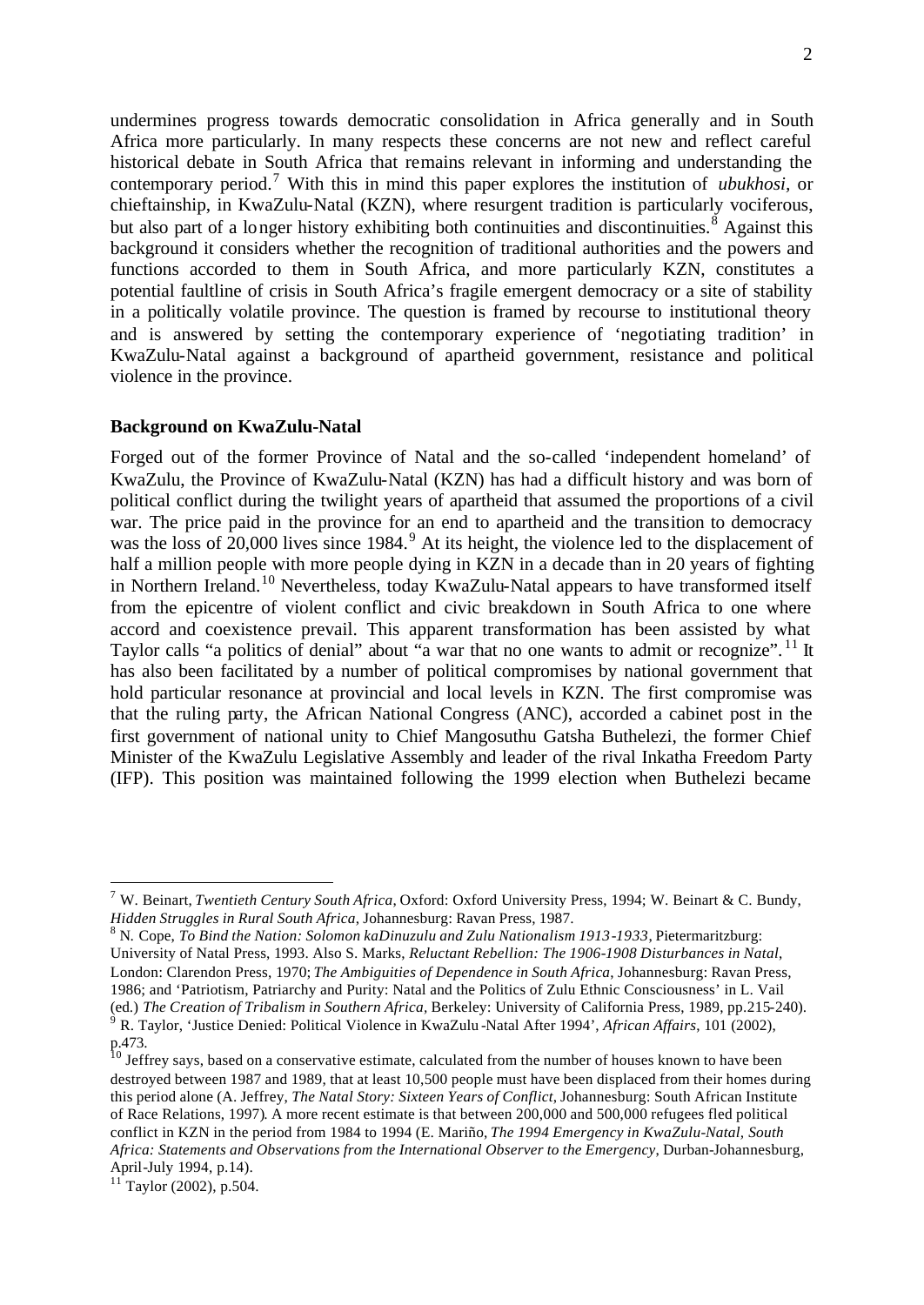Minister of Home Affairs.<sup>12</sup> The second compromise was the decision to accommodate South Africa's traditional leaders in the governance of the country.<sup>13</sup>

The politics of compromise were entered into not least with the volatile politics of KwaZulu-Natal in mind. During the negotiation phase, Buthelezi supported the demands of the former ruling Nationalist Party for a federalist system of government and although they lost on this score, he tried to ensure greater power for the province of KZN through preserving the powers of traditional authorities, a critical element of his IFP support base. In the first non-racial democratic elections in a government of national unity in 1994 the IFP won a narrow majority in the new provincial legislature and KZN became one of only two provinces to fall outside the control of the ANC.<sup>14</sup> In the 1999 elections, neither party won a clear majority and a coalition provincial government was formed on the back of a shaky truce. Floor crossing in the Provincial Legislature subsequently rocked political calm.<sup>15</sup> This allowed the ANC and its allies in the province to secure a two-seat majority so that for the first time the political dominance of the IFP in KZN was dislodged, unleashing a backlash from the Party involving accusations of bribery and corruption against those who defected to the ANC.<sup>16</sup> In the 2004 elections the ANC won a narrow majority (46.98%) over the IFP (36.82%) but neither party appears able to make up an alliance bloc.<sup>17</sup> At the time of writing, despite the elections having been declared free and fair, the IFP was challenging the results and it looks as if once again, the prospect of an inclusive and cooperative coalition government in the province will be elusive.

Critical to the delicate power balance between the ANC and the IFP in the KwaZulu-Natal Provincial Legislature has been the fact that each party receives its votes from predominantly urban and rural constituencies respectively. The IFP has its major power base in the rural areas and commands strong support from the *amakhosi* (chiefs) and their *izinduna* (headmen). It has nurtured an urban following through alliances with white middle-class elites in the cities, notably through political accommodation with the Democratic Alliance (DA) party in the context of local government politics, as well as through courting Zulu migrant workers living in urban hostels, mobilised through local IFP branches. The ANC has been stronger in the province's urban areas and has only gradually made inroads into rural political

 $12$  Buthelezi was at first given the role of Deputy President, later ceded to Jacob Zuma, one of the few highranking Zulu members of the ANC. At the time of writing it was not clear where Buthelezi would be accommodated following the 2004 election.

<sup>&</sup>lt;sup>13</sup> It is recognized that the terminology around traditional leaders is contentious and that the use of terms such as traditional authorities and chiefs have been questioned and debated in South Africa. In KZN the vernacular Zulu terms *inkosi* (chief) and *amakhosi* (chiefs) are used. The Zulu term for the institution of chieftainship is *ubukhosi.* However, when the discussion is not focused exclusively on KwaZulu-Natal the terms traditional leaders and chiefs are used interchangeably here, stripped of pejorative connotations.

<sup>&</sup>lt;sup>14</sup> The other was Western Cape Province. In 1994 nine provinces were created out of the four provinces of socalled 'white South Africa' and the ten former ethnically defined 'homelands' or 'bantustans' created under the Bantu Authorities Act of 1951 and the Promotion of Bantu Self-Government Act in 1959.

<sup>&</sup>lt;sup>15</sup> This was provoked by changes in national legislation allowing incumbent elected politicians to switch party allegiances mid-term. The legislation was designed by the ANC led national government to address in its favour, problems being encountered at local government level in the Western Cape but the situation in KZN could not be excluded from this legislation although the implications are more ambiguous.

<sup>&</sup>lt;sup>16</sup> At the time it led to the firing of three ANC Members from the Executive Committee (MECs) by the IFP Provincial Premier, Lionel Mtshali (*Sunday Times,* 13 April 2003). While on the surface such goings on might seem nothing more than political shenanigans, they were invariably watched with some anxiety in KZN, where fears of renewed political violence lay just below the surface. Such latent fear helps explain why politically neutral commentators prefer a coalition government to narrow majorities (*Mail and Guardian,* 11-16 April, 2003).

<sup>17</sup> http://iafrica.com/news/saelectionfocus/news/316632.htm, last accessed 18 April 2004.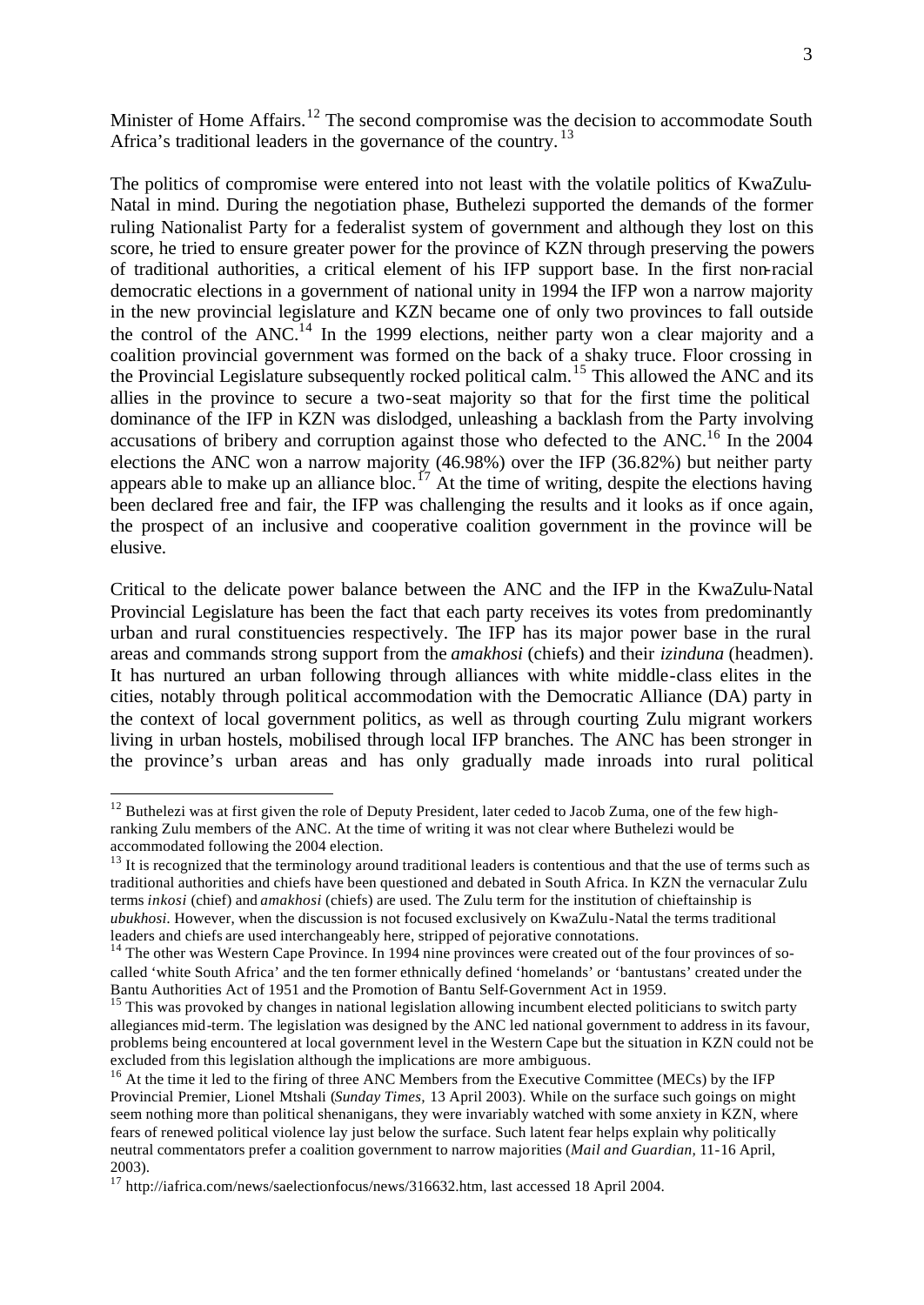constituencies, its progress having been consistently blocked by the *amakhosi*. It is for this reason, therefore, that *ubukhosi,* the institution of chieftainship in KZN, has become a political faultline along which democratic governance and indeed the peaceful transition is constantly tested.

#### **Institutions and Social Change**

At a function in Greytown in April 2003, attended by the IFP leader Mangosuthu Buthelezi who was receiving the freedom of the town, Prince Gideon Zulu, the IFP MEC for Social Development lashed out at IFP defectors to the ANC in the recent floor-crossing episode, by saying they were behaving "as if they were bigger than their mothers' bums".  $^{18}$  His remarks were broadcast on a local radio station, *Ukhozi FM.* They subsequently entered *Hansard* when he was asked by Peggy Nkonyeni, an ANC MEC in the Provincial Legislature, to retract his remarks. He refused, saying "I am not going to take nonsense from you, woman, your mother's bum". Eventually, however, and at the insistence of the Speaker of the House Bonga Mdletshe, he offered a grudging apology. Peggy Nkonyeni said "As a woman, I feel belittled and humiliated and believe that [Prince Gideon] Zulu is a sexist who, like the racists of yesteryear, has no public role in our non-racial and non-sexist society". Prince Gideon Zulu countered that his remarks were not insulting because buttocks were a subject of praise in Zulu culture, where men often "politely asked women to show off their bums". This retort notwithstanding, Nkonyeni has lodged a complaint with the Human Rights Commission and the Commission on Gender Equality, both set up after the 1994 elections to give force to constitutional commitments on human rights and non-sexism respectively.

This incident is recounted because it encapsulates something of the competing institutions and associated norms and values that characterize political life and governance in contemporary KZN. One reading of the exchange would simply be to see Prince Gideon Zulu championing the cause of 'traditional Zulu culture', and Peggy Nkonyeni as sounding the voice of modernist reason. Another approach, and the one adopted here, is to be wary of such bifurcated analysis in favour of one that seeks to understand how processes of institutional transformation occur within a context of institutional multiplicity. Institutions are understood here as the humanly devised rules that constrain or enable individual and collective behaviour. They comprise formal rules, informal constraints and the enforcement characteristics of both.<sup>19</sup> Institutions are considered as efficient because they enhance information flows and reduce uncertainty and as durable because of their inherent inertia, given the high transaction costs of change.<sup>20</sup> They affect all aspects of social existence from political decision-making to the rules governing personal relationships and form the framework in which these social interactions take place.<sup>21</sup> Like culture, institutions are not static but they are inherently inert. Configured by past processes and circumstances they are never in full accord with the requirements of the present.<sup>22</sup> Following Cleaver, we refer to institutions not as formal and informal but as 'bureaucratic' and 'socially embedded'.<sup>23</sup> We would argue that bureaucratic

<sup>18</sup> *Sunday Times*, 13 April 2003.

<sup>&</sup>lt;sup>19</sup> D. C. North, 'The New Institutional Economics and Third World Development', in J. Harriss, J. Hunter and C.M. Lewis (eds), *The New Institutional Economics and Third World Development*, London: Routledge, 1995, p.23.

<sup>20</sup> D. C. North, *Institutions, Institutional Change and Economic Performance*, Cambridge: Cambridge University Press, 1990.

<sup>21</sup> J. Knight, *Institutions and Social Conflict*, Cambridge: Cambridge University Press, 1992, p.1.

<sup>&</sup>lt;sup>22</sup> T. Veblen, *The Theory of the Leisure Class, An Economic Study of Institutions*, New York: Macmillan, 1902.

<sup>&</sup>lt;sup>23</sup> F. Cleaver, 'Moral Ecological Rationality, Institutions and the Management of Common Property Resources', *Development and Change*, 31 (2000), pp.361-383.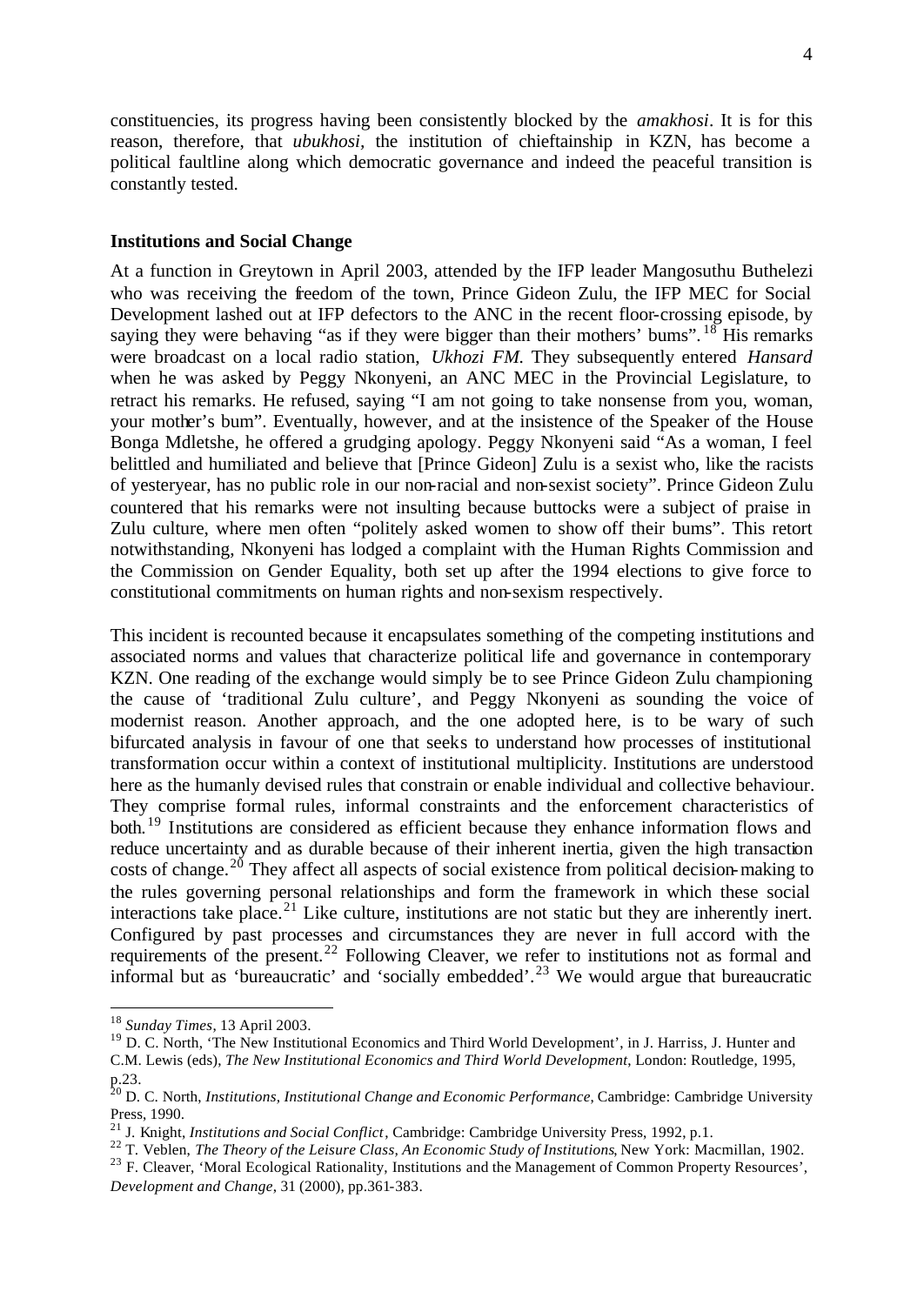and socially embedded organisations can be more or less formal. Hence, traditional authority in South Africa is both socially embedded and imbued with hierarchical and patriarchal values and norms. However, it is also bureaucratic, as traditional institutions have become formalised as part of government, governance and development.

Douglas sees institutions becoming socially embedded by way of iterative cognitive processes,  $24$  and Giddens describes the rooting of institutions in terms of social systems understood as the "reproduced relations between actors or collectivities, organized as regular social practices".<sup>25</sup> What this suggests with regard to the acrimonious exchange between Prince Gideon Zulu and Peggy Nkonyeni in the KwaZulu Legislative Assembly is that eventually one frame of meaning and the social institutions that support it might give way to the other, or alternatively they may adapt and mutate through the encounter. Bates has suggested that political interventions and settlements can play an important role in the creation of new or the evolution of old institutions.<sup>26</sup> This paper considers institutional change in relation to *ubukhosi* and how this has been engaged with as a political process within the context of KZN past and present. Both the tenacity and mutation of the institution of *ubukhosi*  are demonstrated, from colonialism through to apartheid and well into the post-apartheid era in South Africa, so that today in a context of institutional multiplicity, democratically-elected members of the national and provincial parliaments, as well as ward councillors, operate alongside chiefs and headmen, who owe their position to lineage, inheritance and patronage.

#### **Chieftaincy as an Evolving Institution**

One of the key problems facing South Africa is that chieftaincy in Africa operates on principles that are antithetical to democratic ideals. Selection for the office of chief is not by popular vote, but is usually hereditary and for life. It is a hierarchical and patriarchal system that has largely excluded women from office, $27$  and it supports customary laws that are exclusionary and oppressive towards women, particularly in relation to property rights. In such a system, there are obvious limits to representation and downward accountability. In Africa more generally, traditional authorities have become dependent on elected or military governments for resources or recognition, leading to awkward lines of upward accountability. In South Africa similar axes operated in relation to the apartheid regime. Nevertheless, political pragmatism has demanded that a variety of governments have sought co-existence with chieftaincy in Africa, so that over the years the institution of chieftainship has endured. In many countries the power and influence of traditional authorities is such that politicians seeking elected office compete with them at their peril. However, to say traditional authorities are hardy perennials is only half the picture. Though resilient, the institution of chieftaincy across the continent bears the battle scars of having to adapt to survive. This is as true for South Africa as elsewhere.

During the colonial period the British experimented with two contrasting systems for ruling the indigenous African population. The first was to try and weaken the institution of chieftainship and govern through the colonial bureaucracy. In South Africa this system was attempted, for example, in the Eastern Cape. The second system was to rely on local indigenous rulers to administer and control the local population in a system of 'indirect rule'.

<sup>24</sup> M. Douglas, *How Institutions Think* , London: Routledge and Kegan Paul, 1986.

<sup>25</sup> A. Giddens, *The Constitution of Society*, Cambridge: Polity Press, 1984, p.25.

<sup>&</sup>lt;sup>26</sup> R. H. Bates, 'Social Dilemmas and Rational Individuals: An Assessment of the New Institutionalism', in J. Harriss, J. Hunter and C.M. Lewis (eds), *The New Institutional Economics and Third World Development*, London: Routledge, 1995, pp.27-48.

 $27$  There are a few women chiefs or regents in KZN.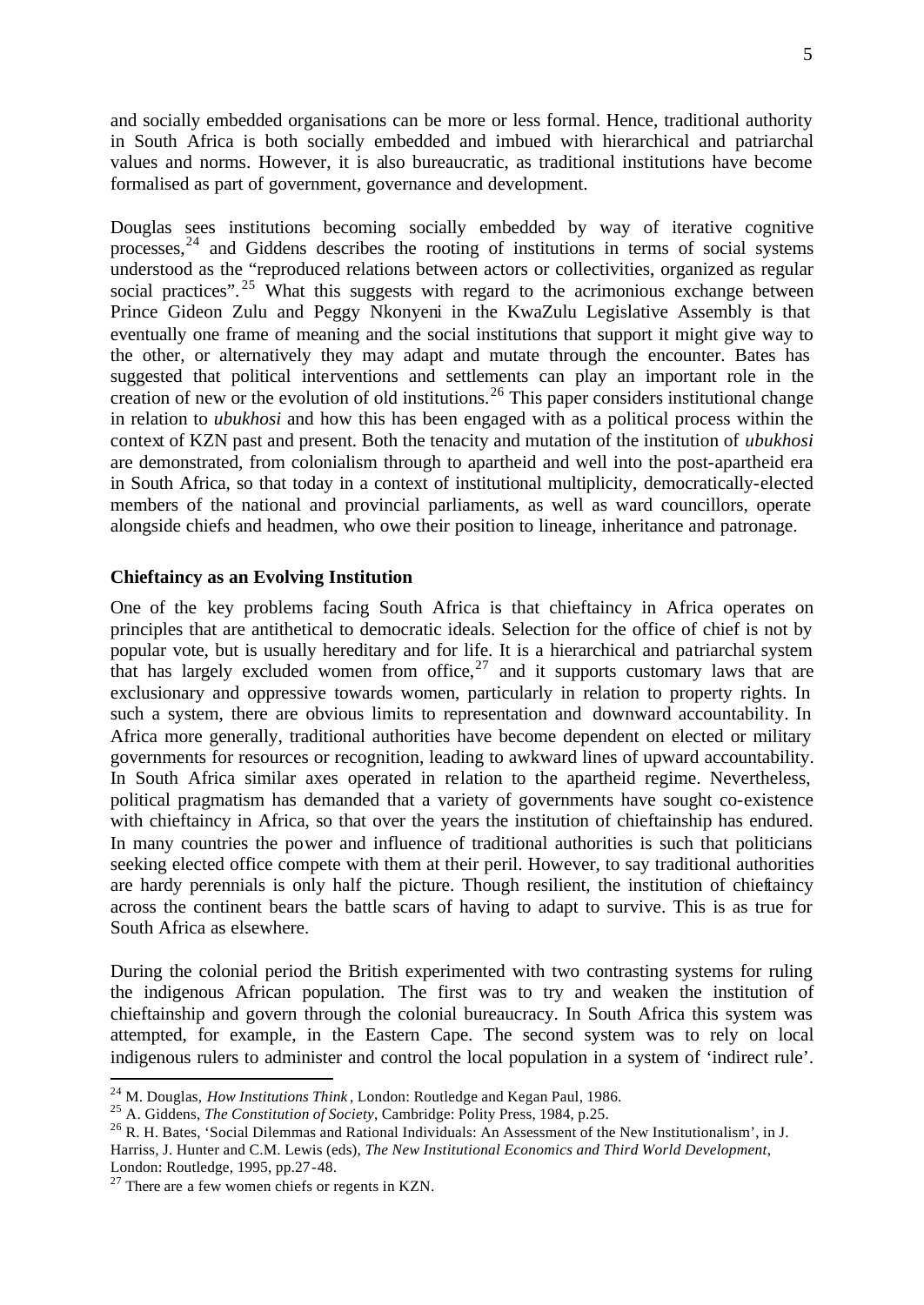Devised by Lord Lugard in Northern Nigeria and others such as Sir Donald Cameron in British East Africa, this was the system adopted in Colonial Natal by the Secretary for Native Affairs, Sir Theophilus Shepstone (1845-76). Known among the Zulu people as 'Somtseu', Shepstone's approach to native administration at the time became known as the 'Shepstone System', which saw both appointed and hereditary chiefs become agents of the colonial government and totally dependent on it for resources. Thus engagement with colonialism changed the nature of *ubukhosi* in the territory of present day KZN.

It has been argued that in pre-colonial South Africa chiefdoms were 'first among equals'. Communities were fluid and the *inkosi* had ill-defined authority over the *imizi* (homesteads) in his jurisdiction. Bound together by ties of kinship, marriage or clientalism, they derived their authority from the allegiance of subjects and functioned through the distribution and redistribution of accumulated tribute, usually in the form of cattle.<sup>28</sup> In other words, the authority of the *amakhosi* was derived not from coercive power but from patronage, ritual and symbolic power, itself the outcome of negotiated processes at the local level, as Butler explains:

Certainly the chief would have been looked to as the guarantor of tribal harmony (by playing a key role in conflict resolution); of economic viability of homesteads (by playing a key role in managing the allocation of land rights and land-use rights to households); and social and cultural coherence and continuity (by playing a key role in social and ritual aspects of tribal life).<sup>29</sup>

To a considerable degree, these remain the core responsibilities of the *amkhosi* in KZN to the present day. However, this is by way of a sometime turbulent history that changed the texture, if not the basic functions, of *ubukhosi* and even in the pre-colonial era chieftaincy or traditional authority was not unchanging.<sup>30</sup>

During the early colonial period in Natal, Shepstone augmented the position of the *amakhosi* by recognizing their right to allocate land, which was held under communal tenure, a factor that did much to reinforce their authority. However, Sheptstone retained the right to depose as well as appoint chiefs and he dealt severely with recalcitrant *amakhosi.* Moreover, from 1850 magistrates were appointed to administer Native Law and to try criminal cases, leaving traditional leaders in charge only of minor criminal cases and dispute resolution. In later years the 'Shepstone System' was refined and codified, ossifying the fluidity and malleability of custom,  $3\overline{1}$  in what Mamdani has described as a "regime of total control".  $3\overline{2}$  Indirect rule was entrenched under Union, with the Black Administration Act (No. 38 of 1927) stripping traditional leaders of more of their autonomy and allowing the Governor-General of South

<sup>28</sup> J. Laband, *Rape of Sand: The Rise and Fall of the Zulu Kingdom in the Nineteenth Century*, Johannesburg: Jonathan Ball, 1995.

<sup>&</sup>lt;sup>29</sup> Butler, M., 'Traditional Authorities: Know Where to Land. Traditional Authority and Land in KwaZulu-Natal', report for Association for Rural Advancement, Pietermaritzburg: AFRA, 2002, p.6.

 $30$  Between the late 18<sup>th</sup> Century and the mid-19<sup>th</sup> Century a period of political centralization and state formation under the ascendancy of Shaka Zulu saw the rise of the Zulu kingdom. In stronger chieftaincies both hierarchies and the power of the *inkosi* increased, while conflict led to the flight or subjugation of weaker chiefdoms. This process is known as the *mfecane* (the crushing) and is a subject of much scholarly attention (J. Guy, *The* 

*Destruction of the Zulu Kingdom*, Johannesburg: Ravan Press, 1982; C. Hamilton, *Terrific Majesty: The Powers of Shaka Zulu and the Limits of Historical Invention*, Cape Town: David Philip Publishers, 1998; J. Wright & C. Hamilton, 'Ethnicity and Political Change Before 1840', in R. Morrell (ed.), *Political Economy and Identities in KwaZulu-Natal, Historical and Social Perspectives*, Durban: Indicator Press, 1996.

<sup>31</sup> J. Beall, *Class, Race and Gender: The Political Economy of Women in Colonial Natal*, MA Thesis, University of Natal, Durban, 1983.

<sup>32</sup> Mamdani (1996), p.63.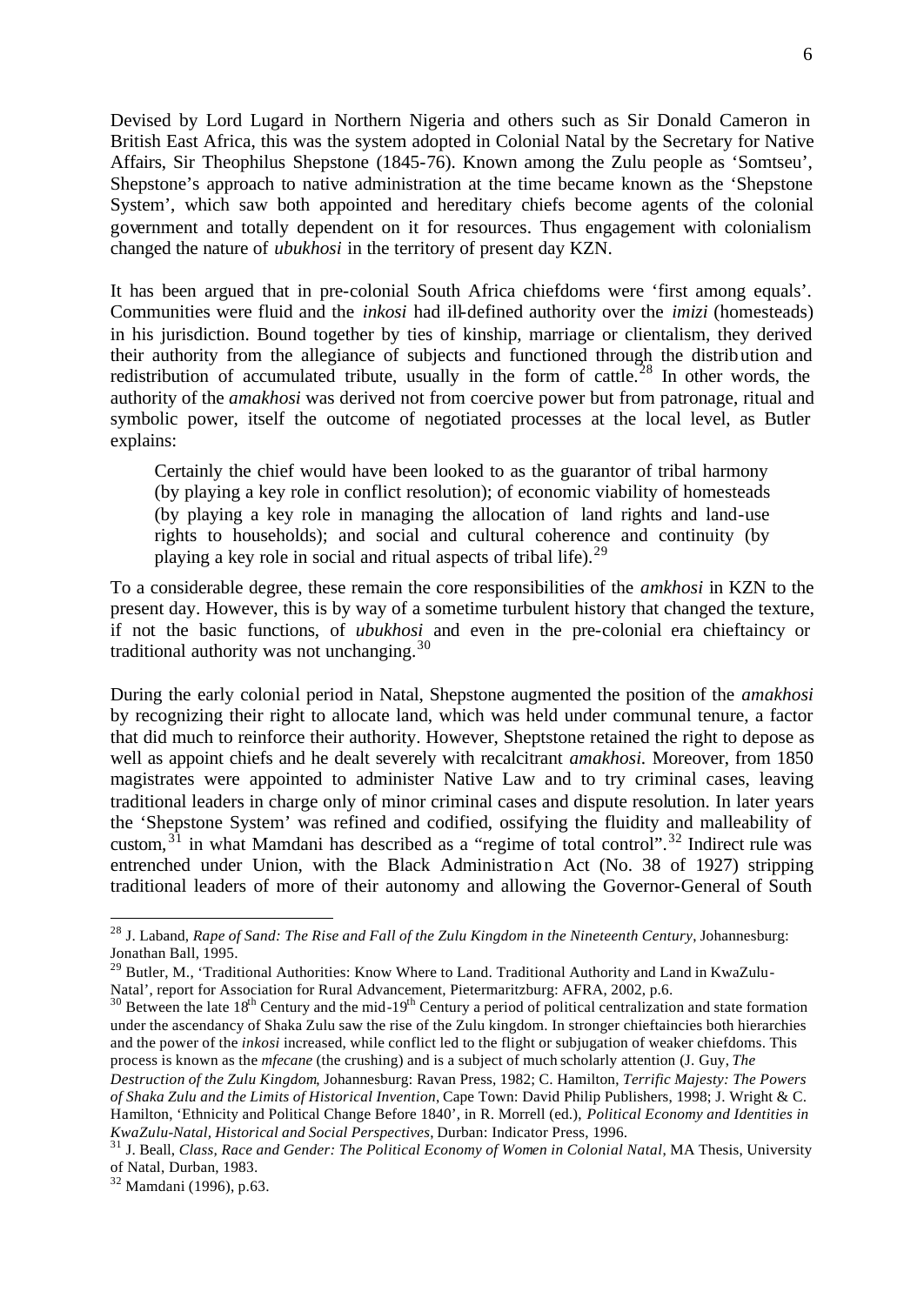Africa to prescribe the duties, powers and conditions of service of the chiefs, who he could in turn, appoint or dispose. The Nationalist Government that came to power in 1948 initially adopted a conciliatory stance towards traditional leaders as they fitted into their vision of 'separate development'. However, as Govan Mbeki concluded, they served apartheid as "baas boys" and tried and convicted in "bush courts" those who fell foul of the regime's regulations.  $33$ 

In much of the country traditional authorities were estranged from their people as they became increasingly indebted to the South African government, leading to their declining legitimacy and popularity. <sup>34</sup> However, the position of *Inkosi* Mangosuthu Gatsha Buthelezi, himself a traditional leader,  $35$  as well as being premier of the self-governing territory of KwaZulu, was more ambiguous.<sup>36</sup> Buthelezi cleverly employed a strategy of what Maré and Hamilton called "loyal resistance".<sup>37</sup> This involved pragmatic accommodation with apartheid state institutions, from within the KwaZulu bantustan, which Buthelezi dubbed a "liberated zone".<sup>38</sup> Combining the resources of office, his IFP power base and an appropriation of many of the symbols of Zulu culture,  $39$  Buthelezi challenged the supremacy of the ANC in resistance politics at the national level and mounted a serious struggle for control of Natal and KwaZulu at the regional level. He was able to do this because of his support base among KZN's *amakhosi* and their *izinduna,* or headmen, who both bought into and gave credence to his use of Zulu ethnic identity for political purposes.  $40$ 

Nevertheless, in order to understand the struggle over *ubukhosi* within the broader polity of the province, it is important to recognise that historically, as in the present, Buthelezi has not always had exclusive purchase on the institution. In the early years of the century, traditional authorities were closely associated with the liberation struggle in KwaZulu-Natal, from whence heralded one of the ANC's early leaders, Chief Albert Luthuli. In his address on the occasion of being awarded the Nobel Peace Prize in 1961 he emphasised the role of traditional leaders in resistance. He said that: "Our history is one of opposition to domination, of protest and refusal to submit to tyranny.... Great chieftains resisted manfully white intrusion". <sup>41</sup> The early ANC enjoyed considerable support from the chiefs, not least because of the way they were affected by the Natives and Land Act of  $1913<sup>42</sup>$  However, when the early ANC failed to win back the land their involvement with the Congress waned. Indeed, once chieftaincy became subsumed within apartheid homeland structures, the ANC explicitly

<sup>33</sup> G. Mbeki, *South Africa: The Peasants' Revolt*, Baltimore: Penguin Books, 1964.

<sup>34</sup> Beinart & Bundy (1987).

<sup>35</sup> Buthelezi is an *inkosi* and claims royal lineage as King Cetshwayo kaMpande was his maternal great grandfather. On his father's side, he also asserts that his paternal great grandfather served the same king as prime minister and was a commander-in-chief of the Zulu army (G. Maré & G. Hamilton, *An Appetite for Power: Buthelezi's Inkatha and the Politics of 'Loyal Resistance'*, Johannesburg: Ravan Press, 1987, p.15).

<sup>36</sup> Marks (1986).

 $37$ Maré & Hamilton (1987).

<sup>38</sup> Maré & Hamilton (1987), p.195.

<sup>&</sup>lt;sup>39</sup> The appropriation of symbols extended to national resistance culture so that the yellow, green and black colours of the ANC were also the colours of Inkatha, while the Zulu shield was the symbol of *Umkonto weSizwe*, the armed wing of the ANC, as well as Inkatha.

<sup>40</sup> G. Maré, *Brothers Born of Warrior Blood, Politics and Ethnicity in South Africa*, Johannesburg: Ravan Press, 1992.

<sup>&</sup>lt;sup>41</sup> Document 65: "Nobel Peace Prize Address" by Chief A.J. Luthuli, 11 December 1961. Published in T. Karis & G. M. Gerhart (1977) 'Volume Three: Challenge and Violence, 1953-1964' in T. Karis & G. Carter (eds) *From Protest to Challenge,* Stanford: Hoover Institution Press, p. 710.

<sup>&</sup>lt;sup>42</sup> The 1913 Land Act confined the majority of black South Africans to ' native reserves', later to become the 'self-governing homelands'.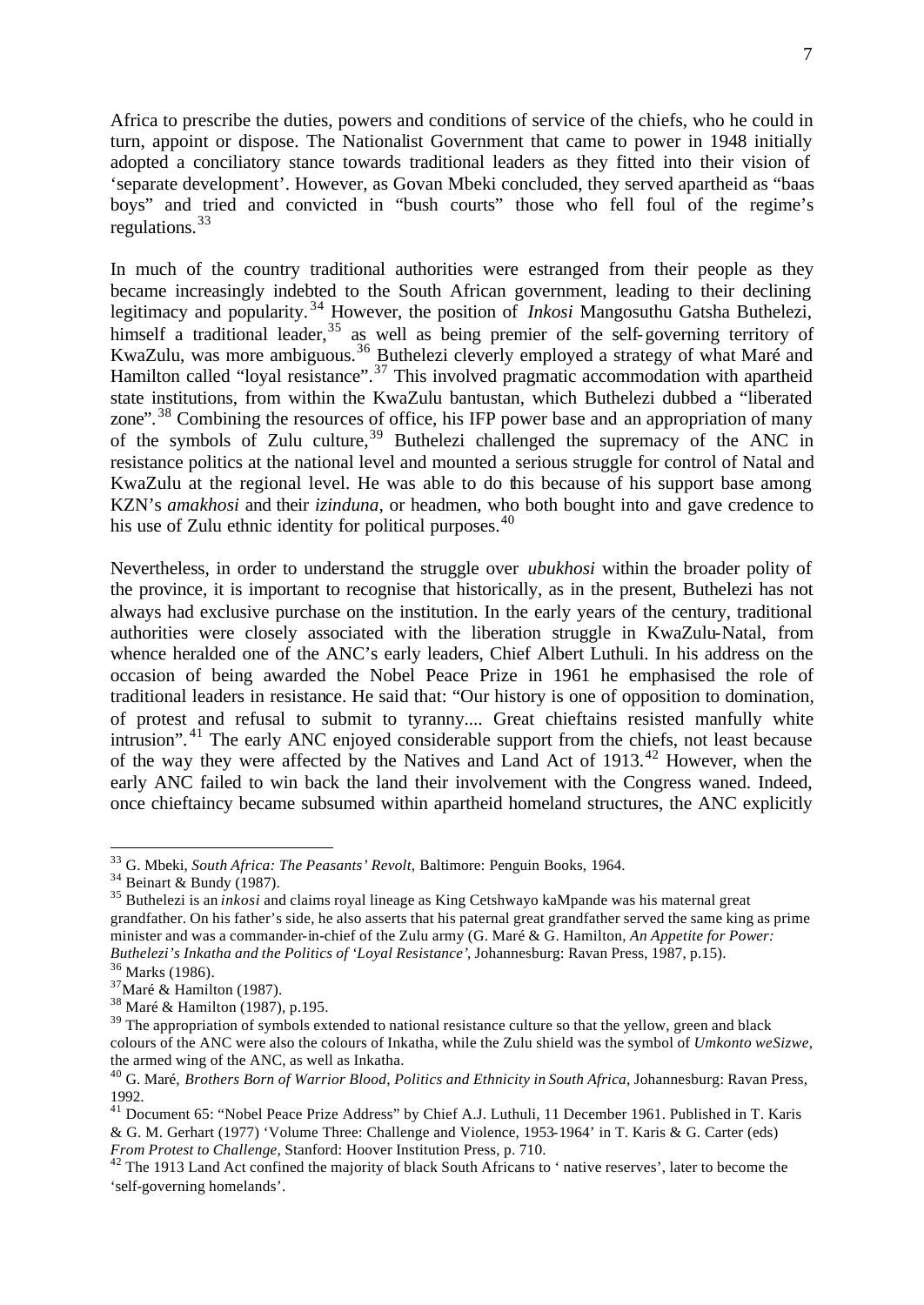associated traditional leadership with apartheid and tribalism and, as late as 1988, the ANC declared in its constitutional principles that traditional leadership was anachronistic to their modernist vision and that the organisation would abolish it with the advent of democracy.<sup>43</sup> Indeed, in the period immediately prior to the negotiated settlement and during the negotiations themselves, forces broadly allied to the ANC were locked in violent conflict with those supportive of traditional authorities, notably the KwaZulu-Natal based IFP. However, the ANC position softened and at its 50th National Conference in 1997 it adopted a resolution on traditional leadership.<sup>44</sup> This dissuaded traditional authorities from participating in party politics but saw for them a full and constructive role in consultative processes on local development matters.

In post-apartheid South Africa traditional authorities are recognised under the Constitution of 1996 and are represented at national level by the National House of Traditional Leaders.<sup>45</sup> There is also a Provincial House of Traditional Leaders in six of the nine provinces.<sup>46</sup> In 1998 the White Paper on Local Government accorded them a role in local government, and in 2003 the Traditional Leadership and Governance Framework Bill (TLGFB) sought to reinforce their role in local governance. The White Paper on Local Government issued by the Ministry for Provincial Affairs and Constitutional Development in March 1998 saw traditional leaders playing an important developmental role in local government, but under the rubric of the National Constitution and with municipalities having final and sole jurisdiction, reflecting very much the 1997 ANC position on traditional authorities. The White Paper states that on issues such as development, "'a cooperative relationship will have to be developed", and it generally presents an image of traditional leaders as benign overseers of local disputes, adjudicators of traditions and customs and facilitators on matters of development. Both the White Paper and the Municipal Structures Act (Act No. 117 of 1998) built in a consultative role for traditional authorities at the local level, especially on development issues. However, this did not constitute a direct role in decision-making.<sup>47</sup> Hence the role of traditional leaders and their position and functions relative to elected councillors and democratic government remained unclear although in the run up to the 1999 general election, the remuneration of traditional leaders was finally set, effectively doubling the salary bill for traditional leaders across the country. <sup>48</sup>

It has been argued that the Constitution was deliberately vague on their powers and functions because of ambivalence within the ANC itself over the future of traditional structures.<sup>49</sup> Consequently and as demonstrated below, efforts by the government in post-apartheid South

<sup>43</sup> Jacobs, S., 'The politics of traditional leadership', *E-Politics*, 11 (5 March 2000), Cape Town: Institute for a Democratic Alternative in South Africa, at http://www.idasa.org.za, p.1.

 $44$  Jacobs (2000), p.1.

<sup>&</sup>lt;sup>45</sup> When placed in comparative perspective, the system adopted in South Africa at the national and provincial levels is close to that of Ghana, where traditional authorities have advisory, ceremonial and extra -constitutional powers and are confined to matters of the chieftaincy. At local level, however, the system veers closer to countries where traditional authorities have been incorporated into the processes of modern government such as Botswana and Zimbabwe.

<sup>46</sup> KwaZulu-Natal, Eastern Cape, Free State, Mpumalanga, North West Province and Limpopo.

<sup>&</sup>lt;sup>47</sup> The Municipal Structures Act (Act No. 117 of 1998) served to entrench the focus on the role of traditional authorities in local development, but still firmly under the authority of municipal councils.

<sup>48</sup> C. Goodenough, *Traditional Leaders, A KwaZulu-Natal Study, 1999 to 2001*, Durban: Independent Projects Trust, 2002, p.20.

 $^{49}$  N. Levy & C. Tapscott, 'Intergovernmental Relations in South Africa: The Challenges of Cooperative Government', in N. Levy and C. Tapscott (eds), *Intergovernmental Relations in South Africa, The Challenges of Co-operative Government*, Cape Town: Institute for a Democratic Alternative in South Africa (IDASA), 2001, pp.1-21.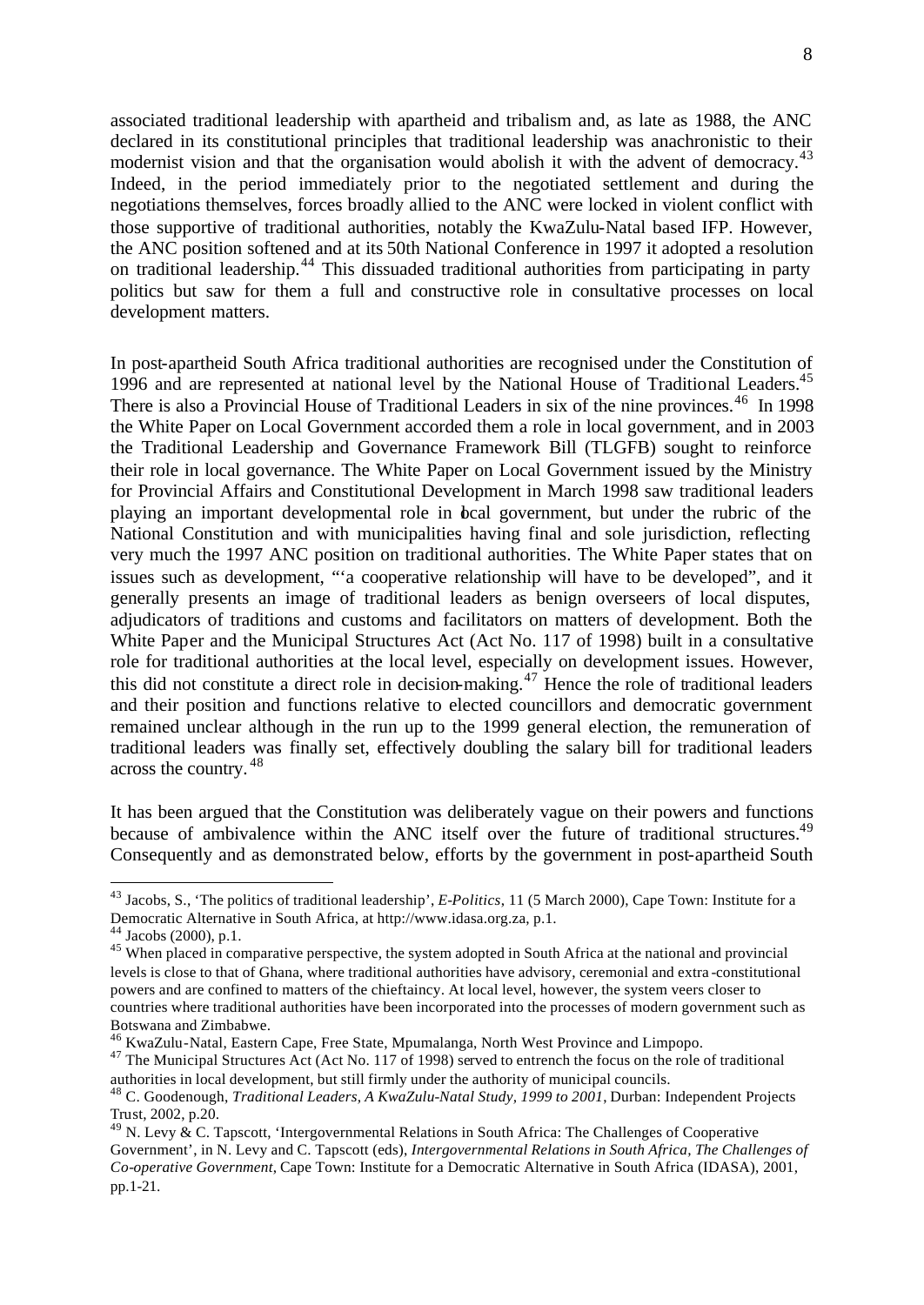Africa to confine the chiefs to an advisory role or to matters affecting traditional communities and customary law, sometimes appear half-hearted and they are constantly contested by traditional leaders, nowhere more vigorously than in KZN. The TLGFB provides for traditional councils that will operate within and alongside other local government structures. Section Three of the Bill states that "traditional communities" must establish these councils, which in turn must comprise "traditional leaders and members of the traditional community selected by the principal traditional leader concerned in terms of custom". Where the old tribal authorities exist, established in terms of the Bantu Authorities Act of 1951, they will simply be converted into traditional councils. What this means in effect is that legislation introduced in the  $21<sup>st</sup>$  Century will give perpetual life to old apartheid institutions created by the much-hated Bantu Authorities Act, all in the name of preserving tradition.

#### *Ubukhosi* **in KwaZulu-Natal**

Important as *ubukhosi* might be in the contemporary institutional landscape of KZN, the *amakhosi* and their *isinduna* continue to occupy an ambiguous position in the polity. This is not least because of the role they played in the violence that plagued the province during the political transition from apartheid. While the civil war in KwaZulu and Natal was primarily an urban war, especially in the early stages, it was fuelled from the countryside, where the *amakhosi* and their *isinduna,* most of whom gave their allegiance to Inkatha, called on the inhabitants of their areas to fight and attack the militant youth in the city's townships. As Kentridge has explained, they were able to "exact their traditional rights from farmers and homesteaders in the form of military duty". They did so in return for favours "ranging from land allocation to the issuing of licences" which though not a legal obligation was "a difficult summons to resist nonetheless".<sup>50</sup>

The ANC was ultimately successful at national level and retained its popular urban support base in KZN. This served to thwart the divisive tendencies at work in the province at the time of transition, in which the IFP was deeply implicated, and provided a platform from which to try and win over a larger vote within the province. It also countered a tendency dating back to colonial times, for local politics and governance in KZN to work 'within and without' the South African polity and often at odds with the mainstream.<sup>51</sup> Under-currents of separatism were rife in the region and were not confined to the white population in Natal. They were matched by Buthelezi's periodic threats of KwaZulu secession, which continued until very recently.<sup>52</sup> Indeed, it was only at the last minute that the IFP was added to the national ballot form, when Buthelezi finally agreed to participate in the historic 1994 elections. Against this background, few were surprised that while the rest of the country was caught up in the euphoria of declaring itself 'the rainbow nation' KZN was experiencing a more difficult and protracted transition to democracy.

<sup>50</sup> M. Kentridge, *An Unofficial War, Inside the Conflict in Pietermaritzburg*, Cape Town: David Philip, 1990, p.52.

<sup>&</sup>lt;sup>51</sup> For example, predominantly English-speaking white Natalians hesitated to join the Union of South Africa in 1910, railed against South Africa becoming a Republic in 1961, mourned the departure from the Commonwealth and relished their self-styled identity as 'The Last Outpost' of the British Empire (J. Beall, J. Grest, H. Hughes & G. Maré, 'Conceptualising Natal: Implications of a Regional Political Economy', Working Paper for the

Southern African Studies Seminar, University of Natal, Pietermaritzburg, 1984; and 'The Natal Option: Regional Distinctiveness within the National Reform Process', Paper presented at the Seventeenth Annual Congress of the Association for Sociology in Southern Africa, University of Natal, Durban, 1986).

<sup>52</sup> *Natal Mercury*, 18 March 2002.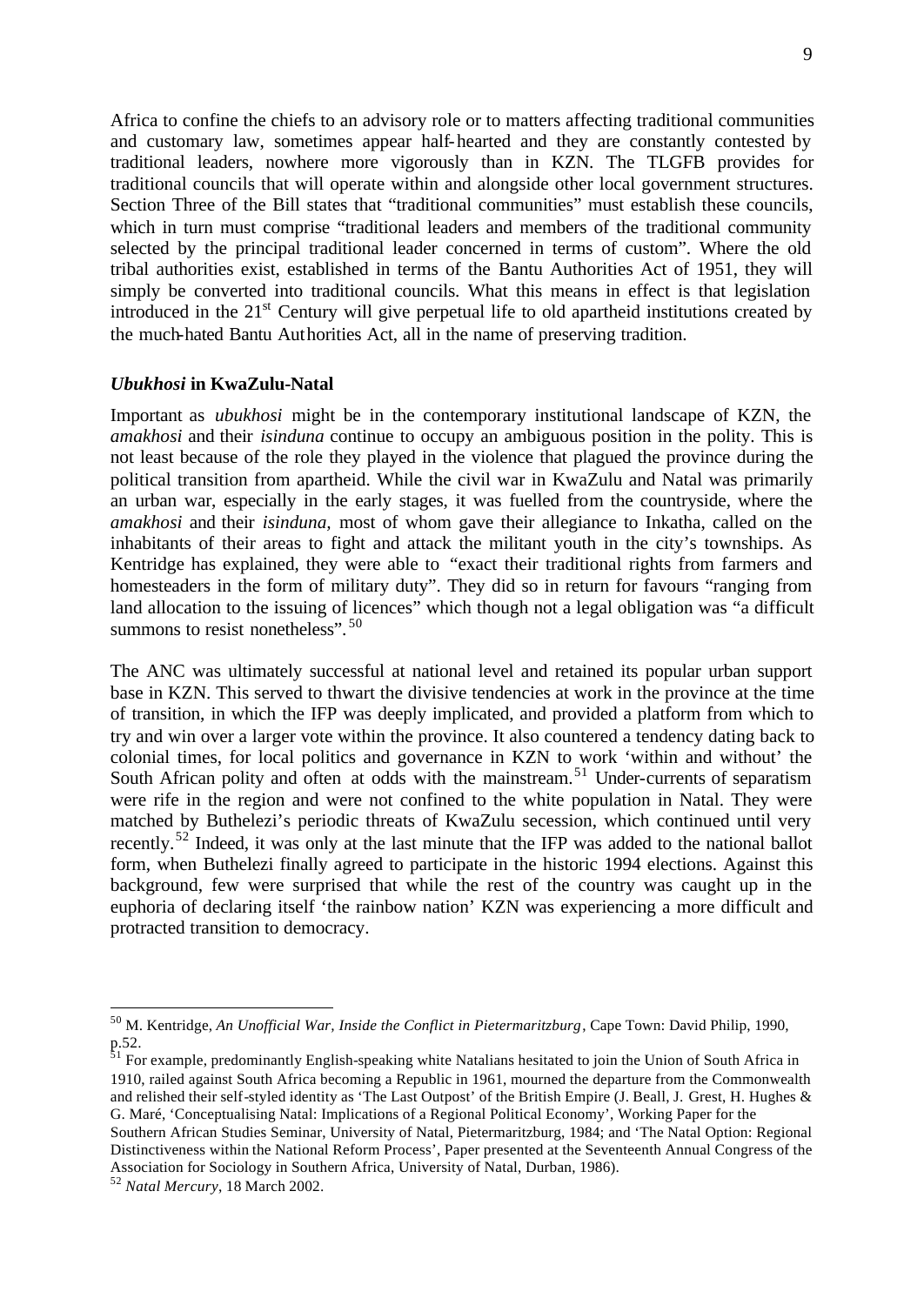Political reconciliation was easier to effect in the context of national politics, where senior politicians in both the ANC and IFP began to enjoy the fruits of office and patronage,  $53$  but more difficult at provincial level where the rewards were more modest and the challenges in some ways far greater. The amalgamation of the old Natal and KwaZulu administrations proved much more difficult because they both had a very different organizational ethos. One outcome was the fragmentation of the provincial bureaucracy between three geographical centres (Pietermaritzburg, Ulundi and Durban) as a result of a messy political compromise that makes inter-sectoral coordination difficult.<sup>54</sup> Another outcome is that key provincial government portfolios fall under ministers of different political persuasion and who do not cooperate, making achievement of the national government's target of integrated development planning difficult. In part giving rise to these outcomes and affecting political and policy accord was the significance accorded to *ubukhosi* in the old KwaZulu administration so that reaching an acceptable decision on the role, powers and functions of the *amakhosi* emerged as a fissure in ANC and IFP relations in the province*.*

National legislation allowed for the establishment of a Provincial House of Traditional Leaders.<sup>55</sup> Issues of concern to traditional authorities get debated here first and then enter later into the debates of the National Legislative Assembly. This can be a long-winded process and, as many *amakhosi* are also IFP MPs, one that can lead to roles and agendas becoming problematically entangled. A critical point of conflict has been repeated attempts by the KwaZulu-Natal government since 1994 to pass its own Constitution. A draft Provincial Constitution was passed in 1996 and ratified by all seven parties in the Provincial Legislature, but was disallowed by the Constitutional Court. The draft contained a chapter on the monarch, traditional authorities and related matters. It sought to curtail the powers of the King by requiring that his actions needed to be approved by the Premier and where appropriate, the competent Minister. Unsurprisingly, given its origins with IFP supporters, it simultaneously sought to elevate the position of the *amakhosi*, "as the primary local government administrators of their respective communities". <sup>56</sup> The application to the Constitutional Court was opposed but the debate continues to simmer.

The situation at provincial level was not helped by the fact that there was not much constitutional or legislative guidance on local government, particularly in rural areas and it was left to provincial government to decide on what form of local government was most appropriate. The result was that "traditional leaders were given tremendous powers over a relatively lengthy period of transition".<sup>57</sup> This allowed them to entrench their already considerable influence at local level and then to extend it further in the context of national level negotiations. In KZN much more permissive legislation already existed in the former self-governing territory of KwaZulu in the form of the *KwaZulu Amakhosi and Iziphakanyisa* 

 $56$  Cited in Goodenough (2002), p.36.

 $53$  R. W. Johnston & A. Johnston, 'Pressure Builds for an Election Deal', 1998, at http://www.sn.apc.org.

<sup>&</sup>lt;sup>54</sup> Ulundi was the capital of the self-governing territory of KwaZulu and Buthelezi's power base,

Pietermaritzburg was the capital of Natal Province also a centre of ANC support, while Mtshali controversially lives in the main urban centre Durban where much bureaucratic business gets done, but insists on still keeping both provincial capitals. Vast amounts of money are spent on flying the Premier Lionel Mtshali and members of the Provincial Assembly from one capital to another in a Lear jet bought especially for the purpose.

<sup>&</sup>lt;sup>55</sup> This falls under the Department of Traditional Affairs and Local Government and like the National House, it is mainly concerned with customary practices and issues of concern to the institution of *ubukhosi,* involving itself with succession issues and the appointment of *amakhosi*.

<sup>&</sup>lt;sup>57</sup> L. Mbatha, 'Democratising Local Government: Problems and Opportunities in the Advancement of Gender Equality in South Africa', in A. M. Goetz and S. Hassim (eds), *No Shortcuts to Power, African Women in Politics and Policy Making*, London: Zed Books, 2003, p.191.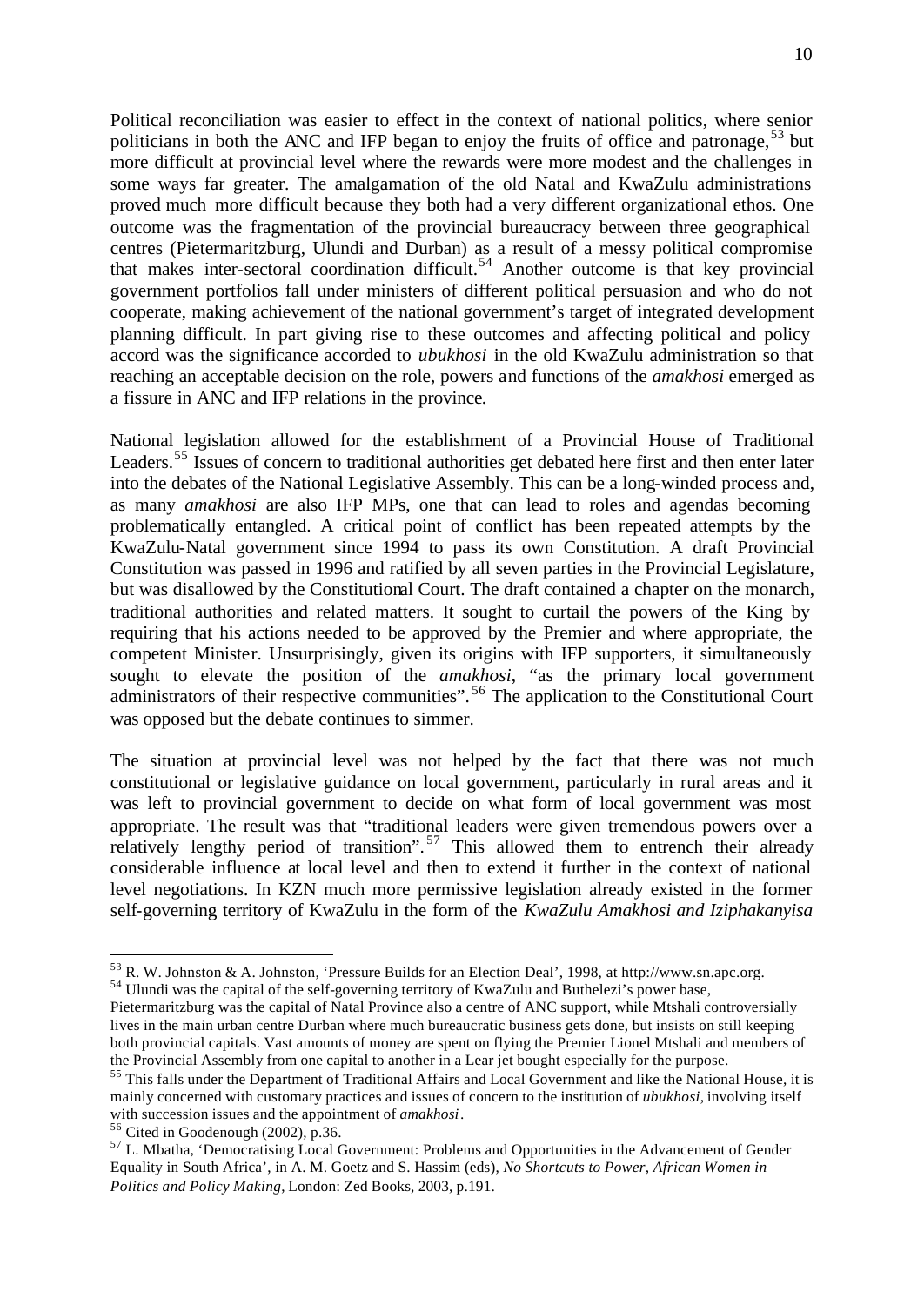Act (Act No. 9 of 1990) and its various amendments.<sup>58</sup> These Acts saw the *amakhosi* and *isiphakanyiswa* (chiefs not of royal blood) not only upholding traditional laws and customs

but also having a more significant role at local government level. As McIntosh, Sibanda, Vaughan and Xaba have pointed out, this came to be the ANC position as well, with the government hoping to create bodies that could render what were in effect "local government services".<sup>59</sup> As the ANC has become increasingly conciliatory towards traditional leaders, not least because of the pressure sustained by the *amakhosi* of KwaZulu-Natal, so the role of the latter in local government is becoming not only clearer but also stronger.

National-level legislation that had a particular impact and that gave rise to a blistering backlash from the *amakhosi* was the Municipal Demarcation Act (Act No. 27 of 1998), which, following the first round of local government elections in 1995/6, established a Municipal Demarcation Board in order to redraw municipal boundaries across the country. The demarcation process aimed at introducing uniformity in local government structures on the basis of cohesive physical and environmental areas; the potential for sustainable service delivery; financial viability within functional boundaries and administrations; political acceptability and the potential for redistribution of functions and resources. Although presented as a technical exercise, the demarcation process was also an intensely political one, concerned first and foremost with overcoming the legacies of apartheid planning and racially skewed resource distribution.<sup>60</sup> A major point of contestation related to traditional authority areas, as the Demarcation Board decided to incorporate traditional authorities into municipalitie s and some of the new municipalities cut right across rural districts and tribal land. The process in KZN was particularly volatile and although consultations took place between the Board and every tribal authority in the province, sometimes this could only take place under the protection of the army.<sup>61</sup>

In January 2000 the *amakhosi* held a protest *imbizo* in Umlazi, one of the urban townships of Durban, to oppose the new municipal boundaries in KZN, the subdivision of their land and a representation of only ten percent on elected councils. Not long afterwards, the Zulu king met with President Mbeki to represent the concerns of the *amakhosi*. Thereafter, Thabo Mbeki and Sidney Mufamadi, the Minister of Provincial and Local Government, met representatives of traditional leaders from across the country and advised them to make submissions to the Department of Provincial and Local Government. In June that year the Demarcation Board began investigating potential municipal outer boundaries in KZN giving rise to a scathing attack from Buthelezi who claimed the "way of life of traditional leaders" was under threat. By August, after pressure from within the ANC itself, Mbeki increased the participation of traditional leaders in local councils from ten to 20 percent but did not give into their demand for 50 percent representation as against 50 percent elected representatives. This resulted in a stand off that saw Mufamadi postponing the announcement of a local government election date for the third time. It was eventually set for 5 December 2000, after traditional leaders accepted an undertaking from Mbeki to act on proposals to preserve their powers and

<sup>58</sup> There were subsequent amendments: KwaZulu Amakhosi and Iziphakanyiswa Amendment Act, No. 9 of 1991; KwaZulu Amakhosi and Iziphakanyiswa Amendment Act, No. 3 of 1992; KwaZulu Amakhosi and Iziphakanyiswa Amendment Act, No. 7 of 1993; and KwaZulu Amakhosi and Iziphakanyiswa Amendment Act, No. 19 of 1993 (Goodenough, 2002, p.30).

<sup>59</sup> A. McIntosh, S. Sibanda, A. Vaughan & T. Xaba, 'Traditional Authorities and Land Reform in South Africa: Lessons from KwaZulu-Natal', *Development Southern Africa*, 13:3 (1996), pp.38-39.

 $60$  The demarcation process reduced the number of municipalities from 843 to 284 (Goodenough, 2002, p.40). <sup>61</sup> S. Mkize, P. Sithole & S. Vawda, 'Governance, Democracy and the Subject of the Traditional Authorities in the eThekweni (Durban) Metropolitan Region', unpublished mimeo, 2001, p.45.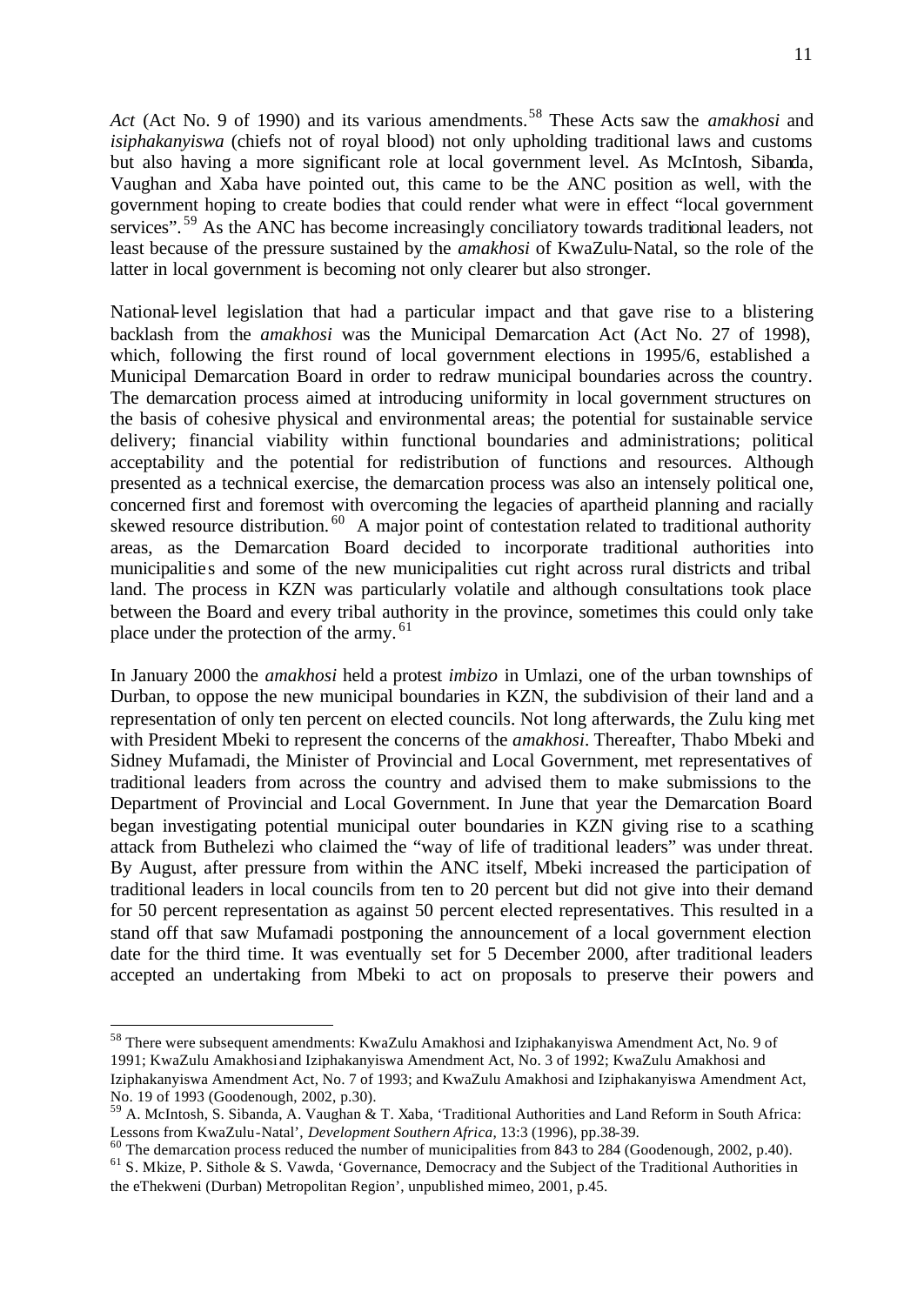functions in the new local government structures.<sup>62</sup> Nevertheless, relations between KZN province and central government remained tense so that King Zwelethini has had to adopt a negotiating role and church leaders have stepped into the breach to avert a showdown. Even the ANC Secretary-General Kgalema Motlanthe said in July 2001 that relations between the KZN *amakhosi* and the party had to be addressed as a matter of urgency.<sup>63</sup>

An important reason for the stand off was that addressing political representation left unsolved the crunch issues around which the *amakhosi* would not rest, that of control over land. The White paper saw traditional authorities continuing to make recommendations on land allocation and the settling of land disputes but the *amakhosi* wanted more gilt edged guarantees than that. These they finally achieved through the Communal Land Rights Bill (CLRB) that gives them the power to control and allocate land and the accompanying Traditional Leadership and Governance Framework Bill (TLGFB), both of which were pushed through parliament at the end of 2003. The first draft provided for the community to appoint an administrative structure of its own members. Traditional leaders could sit on these bodies as ex- officio members but they could make up no more than a quarter of the body and would have no veto powers. However, in October 2003, the Cabinet approved a change to the bill that gave effective control over these administrative structures - now called traditional councils – to traditional leaders.

Why, on the eve of achieving its largest electoral victory yet, did the ANC put at risk the very democracy for which it fought so hard by rushing through legislation that entrenches the power of traditional authorities over their mainly rural subjects? In order to account for this we need to recall how the usually pro-ANC CONTRALESA chiefs during the 1995 local government elections threatened to dissuade their subjects from participating, after government had sought to abolish headmen in the Eastern Cape. It was following this episode that the ANC recognised the power of chieftaincy.<sup>64</sup> Similarly, just before the 1999 general election the stipends and allowances of chiefs were raised as a way of mollifying them. With regard to the more recent legislation that elevates the position of traditional authorities, veteran journalist Alistair Sparks advances the following by way of explanation:

It is a sweetener to the traditional chiefs and headmen - either in the hope of winning them over in the ANC's bid to gain control of KwaZulu-Natal or, on a more charitable analysis, to prevent them instigating bloodshed during the election campaign.... The Deputy Minister of Land Affairs, Dirk du Toit, told a media briefing in Cape Town recently it was imperative that the bill be passed before the election. 'If we want to get security we must work with the traditional groups', he said. <sup>65</sup>

However, the price to be paid for political expediency is very high. Displeasing the chief could potentially render an individual or a family homeless and without a livelihood.

Women are particularly vulnerable under the traditional system, in which they have curtailed rights and no access to communal resources outside their relationship with their father or husband. For South African women, this legislative turn amounts to taking one step forward and three steps back. The 30 percent quota for women on party lists was legislated for at other higher levels of government, is advised but not enforced at local level, and is made a mockery

 $62$  Goodenough (2002), pp.50-52.

<sup>63</sup> Goodenough (2002), pp.53-57.

 $64$  Jacobs (2000), p.1.

<sup>65</sup> *Natal Witness*, 25 February 2004.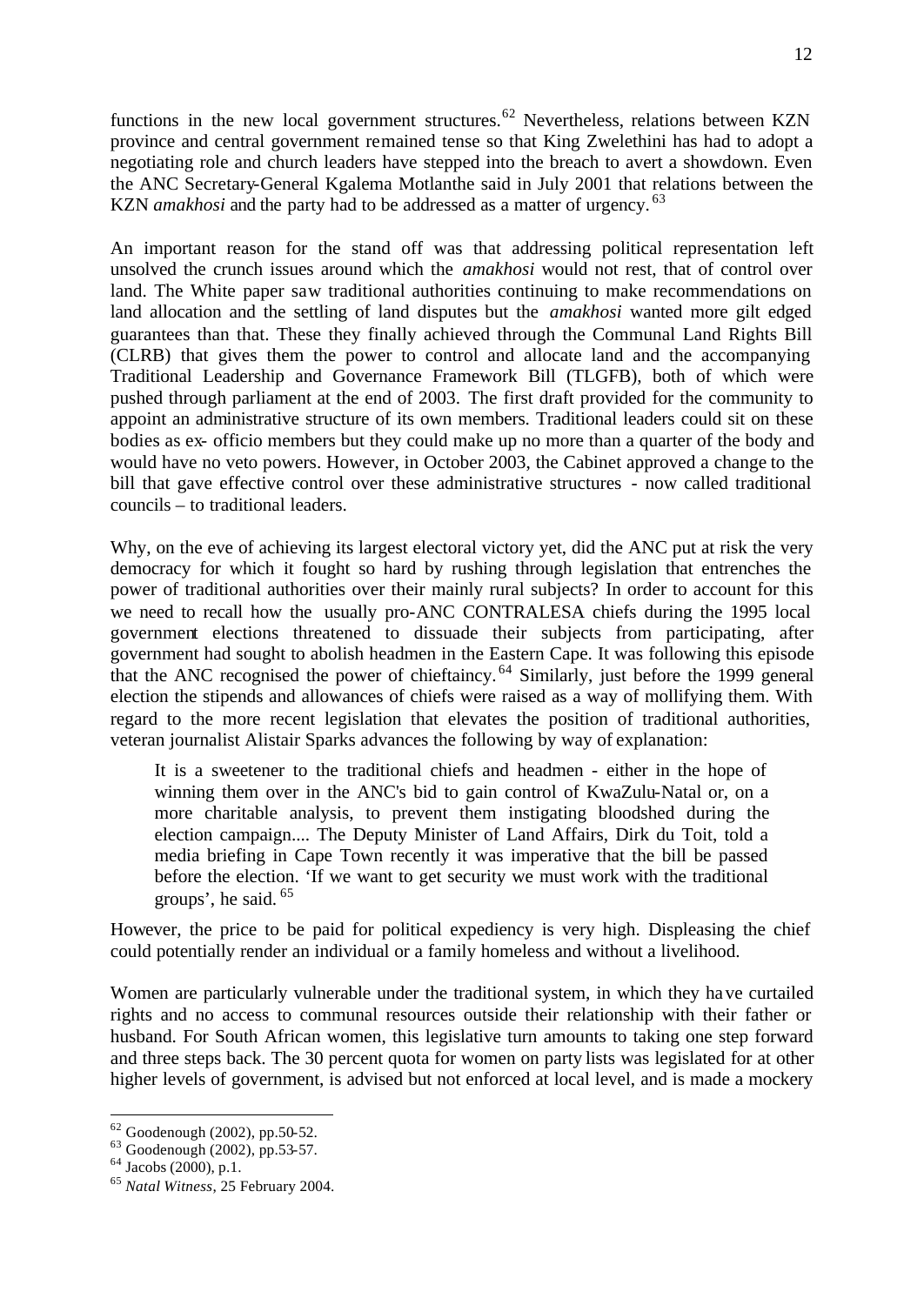within a system that gives so much weight to structures dominated by non-elected men who owe their position to a hereditary principle. As a sop to women and in the name of modernising if not democratising traditional structures, the Traditional Leadership Bill insists that one third of the 'traditional community' must be women and 25 percent have to be elected. The bill states that all traditional councils must adhere to this within the space of four years but there are no sanctions if there is a failure to do so. Given the inevitable negative impact on the rights of women, there may be some weight to the argument that the joint effect of the bills is anti-constitutional. Many communities have strenuously opposed the bills, as have the Human Rights Commission, the Commission for Gender Equality, as well as the Legal Resources Centre, which is taking the issue to the Constitutional Court.

A lot of people in South Africa question the legitimacy of traditional authorities in a modern democracy and many within the ANC believe that the chiefs cannot expect the same rights as democratically elected representatives. This position, which is also held by Inkatha's traditional political ally, the Democratic Alliance (DA), holds that chieftaincies should not be allowed to hold the government to ransom. Others support traditional systems of governance, arguing that they have continued salience in contemporary South Africa and have to be accommodated. For the traditional authorities themselves, it seems they will stop at nothing short of constitutional protection of their powers and functions. This is something that the Government has so far resisted, insisting that traditional authorities must work together with democratically-elected bodies and in the interests of local development while transforming themselves to become more democratic within the framework of the Constitution. However, recent legislation has ceded a lot of ground.

If traditional authorities are to earn some level of legitimacy they need to play a positive developmental role, working in cooperation with elected local councillors and representative community structures. While experience has been varied, there have been some positive indications emerging in Durban that suggest that traditional authorities can accommodate themselves to democratic structures and processes. In 2000, a new metropolitan municipal council (which united the seven former local councils responsible for administering the old Durban metropolitan area) was established for Greater Durban, the eThekwini Municipality. It occupies approximately 2300  $\text{km}^2$ , constituting two per cent of the total area of KZN and has a population of over three million people, almost a third of the total provincial population of 9,426,017.<sup>66</sup> The new metropolitan boundaries also embraced 15 traditional authority areas and their leaders, which formerly fell under the Ilembe Regional Council, a transitional governance structure that had been set up after the 1996 local government elections. Initially the *amakhosi* in Greater Durban did not want to be part of the demarcation process and negotiations with them were difficult. Disagreements coalesced around concerns about the balance of power between the *amakhosi* and the Mayor and elected councillors, as the traditional leaders were mainly supportive of Inkatha, while the mayor and a majority of the councillors in the city were affiliated to the ANC. There were also anxieties about the roles and representation of the *amakhosi* in municipal structures. Although the legislation allows for traditional leaders attending and participating in council meetings, it was unclear on the crucial issue of voting rights, which have so far been denied. A third bone of contention was over the perceived lack of consultation with the *amakhosi* during the demarcation process and a perceived threat as to the future of *ubukhosi*. 67

<sup>&</sup>lt;sup>66</sup> Republic of South Africa, Census 2001.

<sup>67</sup> Mkize *et al.* (2001).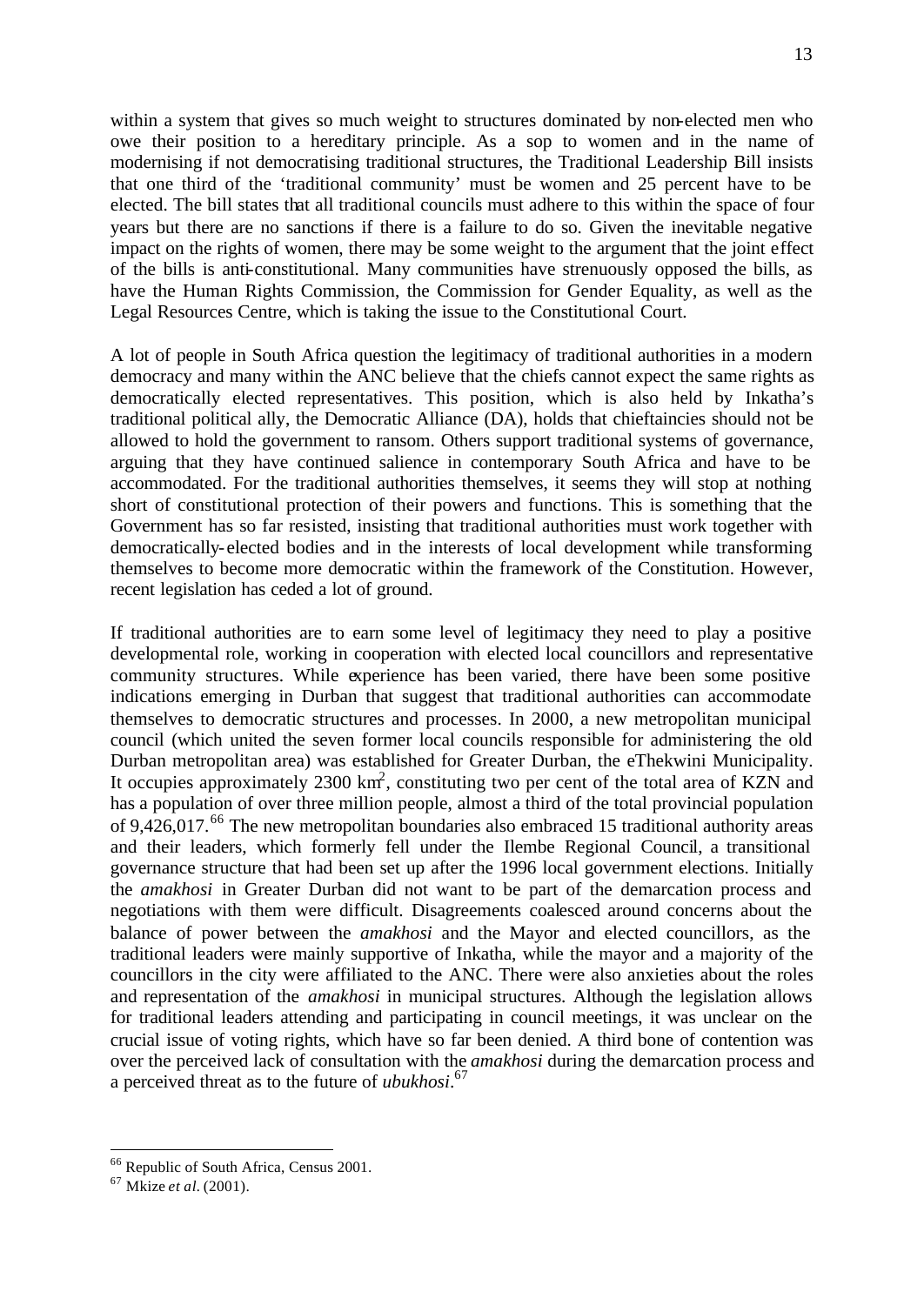Despite the assault on the integrity of traditional authority area boundaries, there is evidence that for some of the 15 traditional authority structures a workable representative arrangement within municipal institutions is being forged. While resistance to incorporation into eThekwini Municipality remains acute among some of the *amakhosi* of eThekwini*,* others see it as the best chance of development for their areas. In the battle for the hearts and minds of eThekwini's *amakhosi,* the City is seeking to deliver to traditional authority with capit al investment to the tune of R200 million in the next planning phase.<sup>68</sup> Where they are supportive there is evidence that investment and development is leading some among the *amakhosi* to question whether their loyalties are better served by engagement with the city rather than with the IFP and the Province. It may well be that the deliberate channelling of resources to eThekwini Municipality's traditional authority areas is designed to win political favour in IFP-supporting areas, rather than to win the chie ftaincy over towards cooperation within an inclusive structure of metropolitan governance. Nevertheless, even if this is the case engagement in democratic local governance is serving as a demonstration effect so that nonparticipating traditional authorities are pondering over where their future best lies. Moreover, our interviews with the *amakhosi* suggest that initial opposition, or passive resistance, is now turning to grudging and even enthusiastic acceptance.

It is too soon to tell whether this is a unidirectional and sustainable trajectory. Suspicion on the part of the *amakhosi* over arrangements for their representation and involvement within municipal institutions is built on layer upon layer of manipulation of the institution of *ubukhosi*, by colonial and apartheid authorities, as well as the IFP and the ANC in the context of resistance politics and reconstruction. This is as true for the city of Durban as for the province of KZN. From the perspective of the *amakhosi* then, eThekwini Municipality may well be simply one more structure in a continuous tradition of local government agents who have stripped them of land, authority and responsibility. From the perspective of the City, or at least the City Manager the *amakhosi* are not a homogeneous group and they have to be engaged with according to democratic practice, as well as the development imperatives of particular areas.<sup>69</sup> For example, among the 15 traditional authority areas there are those where the *inkosi* has real authority and those where he does not and where power lies with the *isinduna.* In some areas there is conflict between the traditional leaders and the councillors, while in an increasing number of areas there is cooperation between them. Nevertheless, disputes and tensions do arise, whether because of party political differences or competition over delivery or claims of credit for bringing water, electricity and other services to an area.

The political strength of the ANC in Durban as well as the predominance of an urban culture and strong foundations of democratic urban governance in the city suggests that the city could act as a vanguard in terms of incorporating traditional authority within a broader democratic governance arena. However, there is also evidence that the city is increasingly accommodating tradition. Some of the local councillors, for example, have been donning traditional dress for council meetings.<sup>70</sup> Moreover, although the city started out determined that *ubukhosi* would have to be bent into democratic shape by a cooperative engagement with democratic structures of metropolitan governance – led by elected councillors who would be advised and guided by the *amakhosi* and their *izinduna* – more recently, and in line with national policy on the matter, it has acknowledged their demand for privileged recognition and authority. In the 18 March 2003 *Newsletter of the City Manager*, the City Manager, Michael Sutcliffe, proudly announced, in what some might regard as a capitulation:

<sup>&</sup>lt;sup>68</sup> Michael Sutcliffe, personal communication, April 2003.

<sup>69</sup> Personal communication, April 2003.

<sup>70</sup> *Natal Mercury*, 18 April 2003.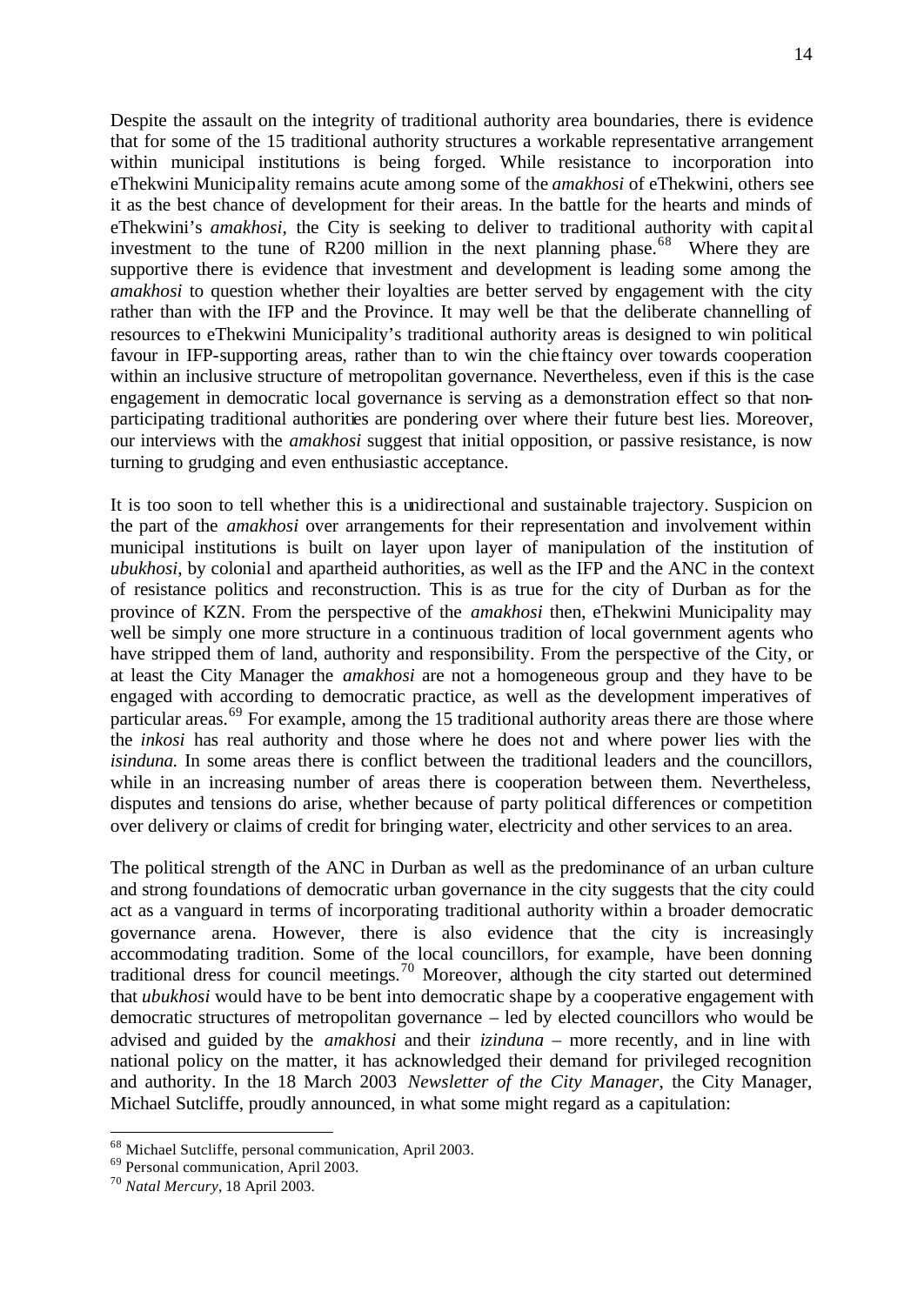17 March 2003 will go down in history as a day of significance for developing broad-based institutions of governance in eThekwini and South Africa. In the eThekwini Council meeting of that date, Council agreed that those traditional leaders with jurisdiction within the boundaries of eThekwini should be invited to participate in municipal affairs. Given the way that colonial and apartheid governments had whittled down traditional areas, from comprising the majority of our country to today comprising some 6% of the area of South Africa, that decision of Council will go a long way to restoring our sense of who we are and where we have come from. In section 212 [sic] of the Constitution provision is made that national legislation may provide for a role for traditional leadership as an institution at local level on matters affecting local communities. The Municipal Structures Act regulates that arrangement and today's decision by Council brings it into effect. By doing so, eThekwini becomes the first metropolitan area, and the first major municipality, to allow for traditional leaders to participate in the affairs of governance. $71$ 

Both the Municipal Structures Act and the White Paper on Local Government build in a consultative role for traditional authorities at the local level, especially on development issues. However, this does not constitute a direct role in decision-making. While in Durban the emphasis on a developmental role remains, in this statement the City is making a serious commitment to involving the *amakhosi* of eThekwini more substantively, taking it a step beyond practice currently operative at other spheres of government and in many ways prefiguring the Traditional Leadership and Governance Framework Bill that followed it.

#### **Conclusion**

The way in which chieftaincy and government relate in Africa is revealing of national ideology. The barometer of traditional institutions and the ANC's conciliatory stance towards them confirms a post-colonial impulse in South Africa that is unapologetically Africanist. The relationship between traditional leaders and African governments also speaks to the nature of political alliances and constituencies operating at different levels. The ANC, while predominantly an urban and urbane political party, is bent, at any cost, on wooing into the fold, and away from opposition parties, those leaders than can deliver rural constituencies. The implications of this are potentially grave for South Africa's nascent democracy. Mamdani reaches a similar conclusion in his book *Citizen and Subject.* He argues, too, for an historical understanding of the long-term entrenchment of 'indirect rule' in Africa, a system he dubs "a regime of differentiation", which has far outlived its colonial beginnings and is deeply implicated in the tenacity of the institution of chieftaincy today.<sup>72</sup> We concur with this view, but do not necessarily support the bifurcated analysis that accompanies it, which paints a dichotomised world of urban citizens and rural subjects. *Ubukhosi*, like other institutions, is neither monolithic nor coherent. The institution of chieft aincy is not hermetically sealed from other institutions.

While institutions are resistant to change they can and do evolve. Moreover, as Bates has argued, we often under-estimate the extent to which political interventions and settlements can create new, or lead to the evolution of old, institutions.<sup>73</sup> In South Africa over the last ten

<sup>71</sup> Michael Sutcliffe, *Newsletter of the City Manager*, 18 March 2003.

 $72$  Mamdani (1996).

<sup>73</sup> Bates (1995).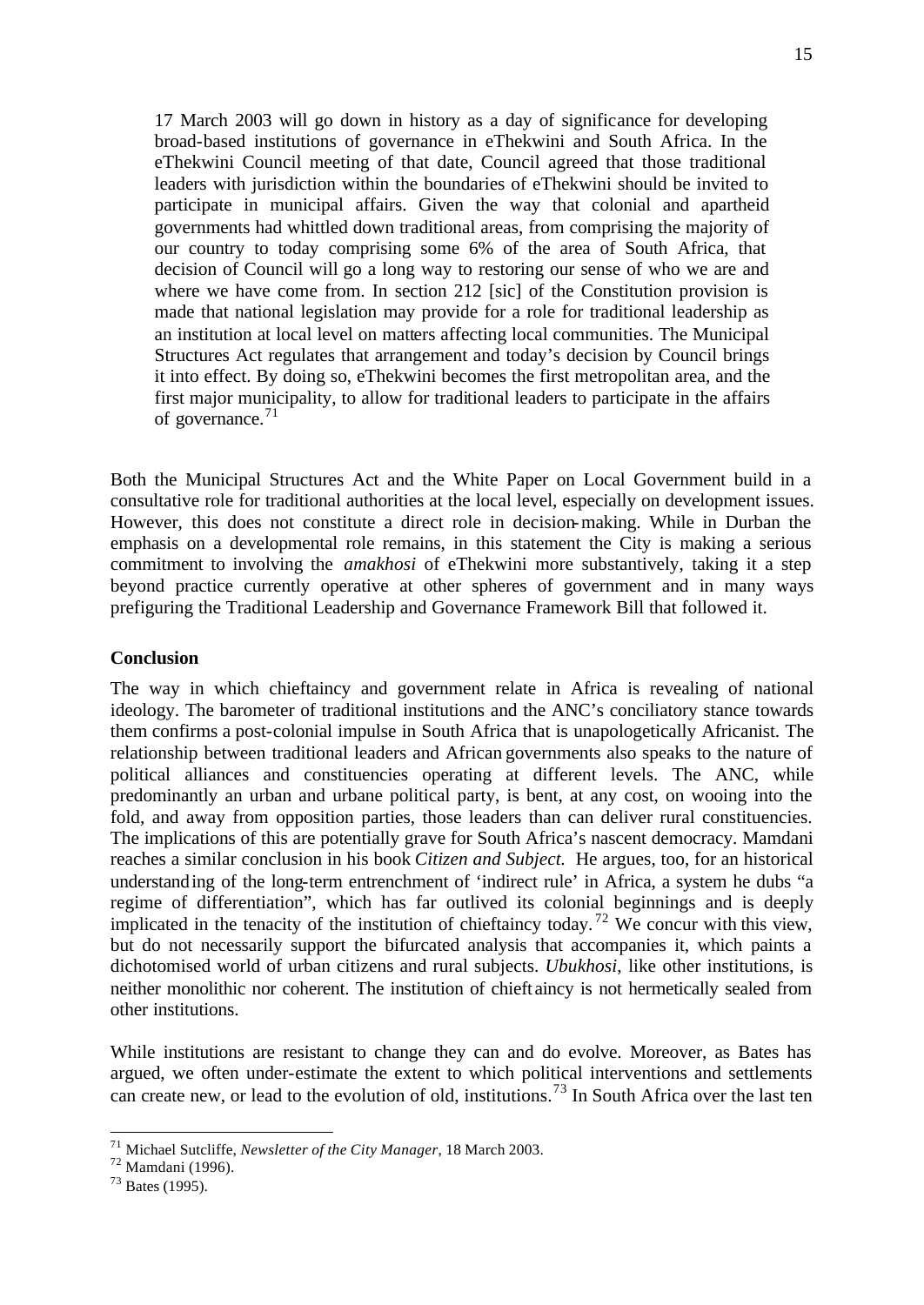years traditional institutions started out in political competition with those of liberal democracy. This was illustrated above through the exchange between Prince Gideon Zulu and Peggy Nkonyeni in the KwaZulu-Natal Legislative Assembly and in the way that the Communal Land Rights Bill and the Traditional Leadership and Governance Framework Bill are being contested in the Constitutional Court by civil society organisations concerned with human rights and the rights of women. At the same time, in a context of institutional multiplicity such as that which exists in South Africa, there are also processes of institutional mutation that are giving rise to evolving and mutually constitutive forms of governance.

Our research in eThekwini suggests that there are areas of accommodation and fusion emerging between so-called traditional institutions and so-called modern ones. These are sometimes spontaneous and at other times deliberate. Deliberate fusion often relates to cultural practices and protocol, for example observing rituals of respect towards the *amakhosi,*  or to language and symbols, such as when an urbane local councillor wears traditional dress or an *Inkosi* arrives at a constituency meeting in his four-by-four vehicle and acknowledges women and men as equal participants. To the extent that the institution of chieftaincy can be incorporated into the democratic system without being robbed of its remarkable attributes of solidity and cohesion and without undermining the hard-won rights of citizens, *ubukhosi* could become a site for stability in South Africa.

To the extent that it remains a political football and provides increasing concessions towards the *amakhosi* at the expense of citizens, then *ubukhosi* will remain a faultline running through South African democracy. Institutions can be left to evolve and mutate, with much depending on the demonstration effect of cooperation in successful development and democratic governance over time. However, this could take too long for the safeguarding of South African democracy. What becomes 'rational' to individuals and normative in society is shaped by the diffusion of cultural values and practices through institutions,  $^{74}$  requiring a conscious political challenge to the persistence of hierarchical and patriarchal institutions and practices. The resurgence of chieftaincy in South Africa reveals just how muddy are the waters between state and society, how deeply public and private institutions are enmeshed in each other. As Whitehead and Tsikata have argued with regard to women in Africa, "the answer is democratic reform and state accountability, particularly with respect to women's political interests and voices, not a flight into the customary".<sup>75</sup> In South Africa, much depends on the resolve of the ANC not to give into the more obscurantist demands of chieftaincy in the interests of political expediency. This is essential not only for a democratic polity but for a democratic society as well because a democratic culture cannot simply be forged at the ballot box.

<sup>74</sup> P. A. Hall & R. C. R. Taylor, 'Political Science and the Three New Institutionalisms', *Political Studies*, 33 (1996), pp.13-19.

<sup>&</sup>lt;sup>5</sup> A. Whitehead & D. Tzikata, 'Policy Discourses on Women's Land Rights in Sub-Saharan Africa: The Implications of the Re-turn to the Customary', *Journal of Agrarian Change*, 3:1&2 (January & April 2003), p.110.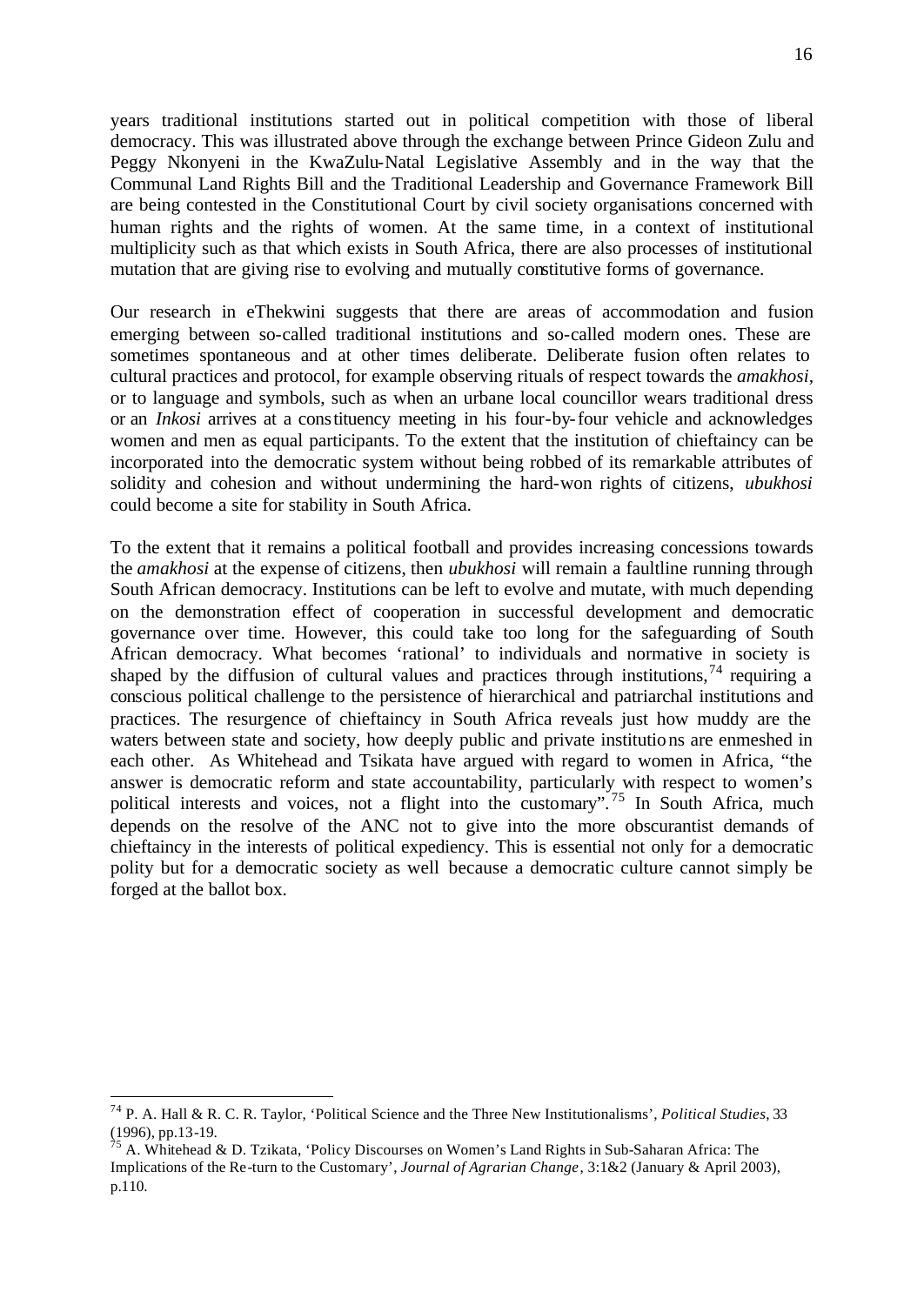#### **References**

Bates, R.H., 'Social Dilemmas and Rational Individuals: An Assessment of the New Institutionalism', in J. Harriss, J. Hunter and C.M. Lewis (eds), *The New Institutional Economics and Third World Development*, London: Routledge, 1995, pp.27-48

Beall, J., *Class, Race and Gender: The Political Economy of Women in Colonial Natal*, MA Thesis, University of Natal, Durban, 1983

Beall, J.; Grest, J.; Hughes, H. and Maré, G., 'Conceptualising Natal: Implications of a Regional Political Economy', Working Paper for the Southern African Studies Seminar, University of Natal, Pietermaritzburg, 1984

Beall, J.; Grest, J.; Hughes, H. and Maré, G., 'The Natal Option: Regional Distinctiveness within the National Reform Process', Paper presented at the Seventeenth Annual Congress of the Association for Sociology in Southern Africa, University of Natal, Durban, 1986

Beinart, W., *Twentieth Century South Africa*, Oxford: Oxford University Press, 1994

Beinart, W. and Bundy, C., *Hidden Struggles in Rural South Africa*, Johannesburg: Ravan Press, 1987

Berry, S., *Chiefs Know their Boundaries: Essays on Property, Power and the Past in Asante 1896-1996*, Portsmouth NH: Heinemann, 2001

Butler, M., 'Traditional Authorities: Know Where to Land. Traditional Authority and Land in KwaZulu-Natal', report for Association for Rural Advancement, Pietermaritzburg: AFRA, 2002

Chabal, P. and Daloz, J. P., *Africa Works, Disorder as Political Instrument*, Oxford: James Currey, 1999

Cleaver, F., 'Moral Ecological Rationality, Institutions and the Management of Common Property Resources', *Development and Change*, 31 (2000), pp.361-383

Cope, N., *To Bind the Nation: Solomon kaDinuzulu and Zulu Nationalism 1913-1933*, Pietermaritzburg: University of Natal Press, 1993

Douglas, M., *How Institutions Think*, London: Routledge and Kegan Paul, 1986

Giddens, A., *The Constitution of Society*, Cambridge: Polity Press, 1984

Goodenough, C., *Traditional Leaders, A KwaZulu-Natal Study, 1999 to 2001*, Durban: Independent Projects Trust, 2002

Guy, J., *The Destruction of the Zulu Kingdom*, Johannesburg: Ravan Press, 1982

Hall, P.A. and Taylor, R.C.R., 'Political Science and the Three New Institutionalisms', *Political Studies*, 33 (1996), pp.13-19

Hamilton, C., *Terrific Majesty: The Powers of Shaka Zulu and the Limits of Historical Invention*, Cape Town: David Philip Publishers, 1998

Hobsbawm, E. and Ranger, T. (eds), *The Invention of Tradition*, Cambridge: Cambridge University Press, 1983

Jacobs, S., 'The politics of traditional leadership', *E-Politics*, 11 (5 March 2000), Cape Town: Institute for a Democratic Alternative in South Africa, at http://www.idasa.org.za

Jeffrey, A., *The Natal Story: Sixteen Years of Conflict*, Johannesburg: South African Institute of Race Relations, 1997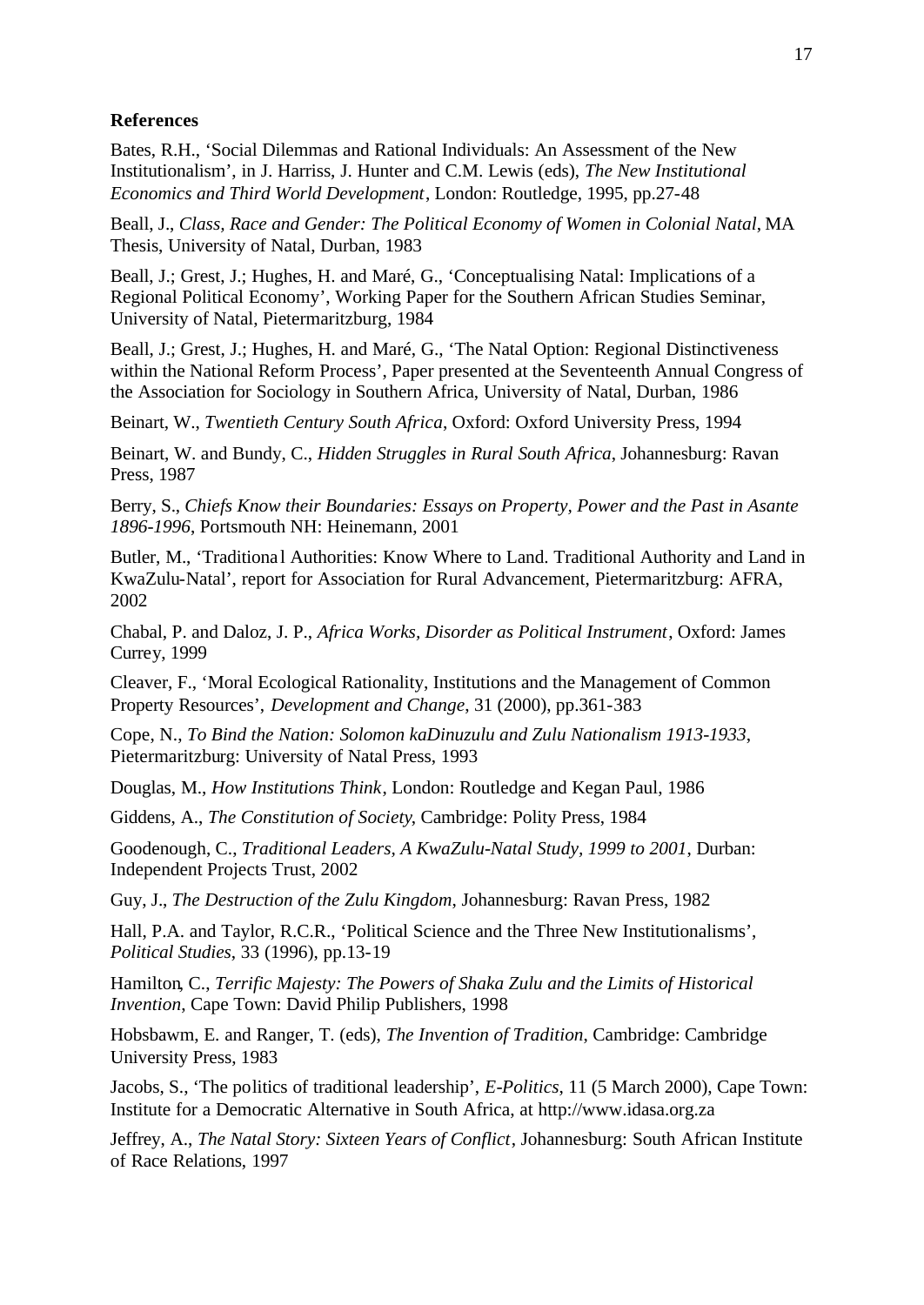Johnson, R.W. and Johnston, A., 'Pressure Builds for an Election Deal', 1998, at http://www.sn.apc.org

Karis, T. and Carter, G., *From Protest to Challenge*, Stanford: Hoover Institution Press, 1977

Karis, T. and Gerhart, G. M., 'Volume Three: Challenge and Violence, 1953-1964', in T. Karis and G. Carter (eds), *From Protest to Challenge*, Stanford: Hoover Institution Press, 1977

Kentridge, M., *An Unofficial War, Inside the Conflict in Pietermaritzburg*, Cape Town: David Philip, 1990

Knight, J., *Institutions and Social Conflict*, Cambridge: Cambridge University Press, 1992

Laband, J., *Rape of Sand: The Rise and Fall of the Zulu Kingdom in the Nineteenth Century*, Johannesburg: Jonathan Ball, 1995

Levy, N. and Tapscott, C., 'Intergovernmental Relations in South Africa: The Challenges of Cooperative Government', in N. Levy and C. Tapscott (eds), *Intergovernmental Relations in South Africa, The Challenges of Co-operative Government*, Cape Town: Institute for a Democratic Alternative in South Africa (IDASA), 2001, pp.1-21

Mamdani, M., *Citizen and Subject, Contemporary Africa and the Legacy of Late Colonialism*, London: James Currey, 1996

Maré, G., *Brothers Born of Warrior Blood, Politics and Ethnicity in South Africa*, Johannesburg: Ravan Press, 1992

Maré, G. and Hamilton, G., *An Appetite for Power: Buthelezi's Inkatha and the Politics of 'Loyal Resistance'*, Johannesburg: Ravan Press, 1987

Mariño, E., *The 1994 Emergency in KwaZulu-Natal, South Africa: Statements and Observations from the International Observer to the Emergency*, Durban-Johannesburg, April-July 1994

Marks, S., *Reluctant Rebellion: The 1906-1908 Disturbances in Natal*, London: Clarendon Press, 1970

Marks, S., *The Ambiguities of Dependence in South Africa*, Johannesburg: Ravan Press, 1986

Marks, S., 'Patriotism, Patriarchy and Purity: Natal and the Politics of Zulu Ethnic Consciousness' in L. Vail (ed.) *The Creation of Tribalism in Southern Africa,* Berkeley: University of California Press, 1989, pp.215-240

Mbatha, L., 'Democratising Local Gove rnment: Problems and Opportunities in the Advancement of Gender Equality in South Africa', in A. M. Goetz and S. Hassim (eds), *No Shortcuts to Power, African Women in Politics and Policy Making*, London: Zed Books, 2003, pp.188-212

Mbeki, G., *South Africa: The Peasants' Revolt*, Baltimore: Penguin Books, 1964

McIntosh, A.; Sibanda, S.; Vaughan, A. and Xaba, T., 'Traditional Authorities and Land Reform in South Africa: Lessons from KwaZulu-Natal', *Development Southern Africa*, 13:3 (1996)

Mkize, S.; Sithole, P. and Vawda, S., 'Governance, Democracy and the Subject of the Traditional Authorities in the eThekweni (Durban) Metropolitan Region', unpublished mimeo, 2001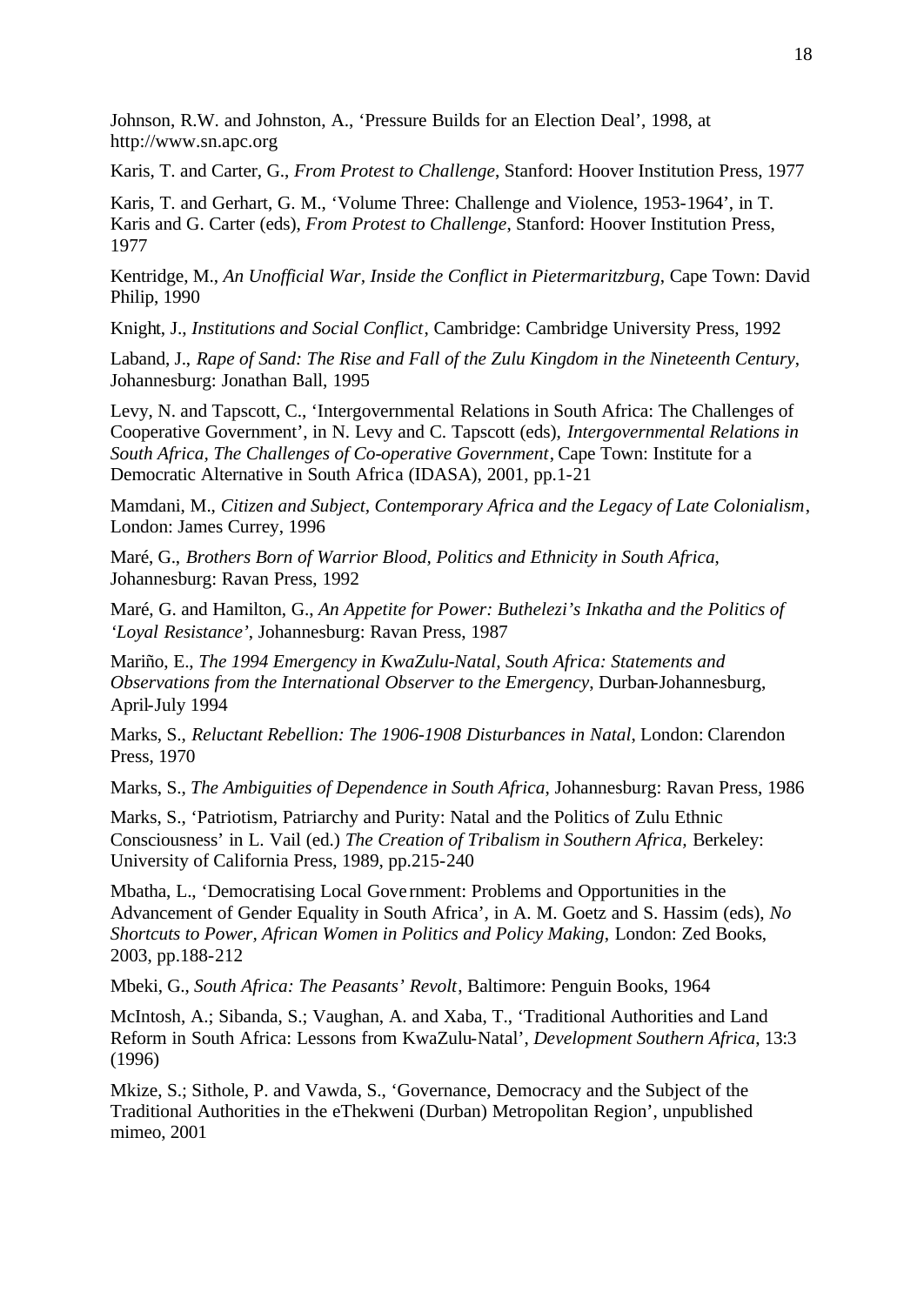Moore, H. and Sanders, T. (eds), *Magical Interpretations, Material Realities*, London: Routledge, 2001

North, D.C., *Institutions, Institutional Change and Economic Performance*, Cambridge: Cambridge University Press, 1990

North, D.C., 'The New Institutional Economics and Third World Development', in J. Harriss, J. Hunter and C.M. Lewis (eds), *The New Institutional Economics and Third World Development*, London: Routledge, 1995, pp.17-26

Taylor, R., 'Justice Denied: Political Violence in KwaZulu-Natal After 1994', *African Affairs*, 101 (2002), pp.473-508

Vail, L. (ed.), *The Creation of Tribalism in Southern Africa*, Berkeley: University of California Press, 1989

Veblen, T., *The Theory of the Leisure Class, An Economic Study of Institutions*, New York: Macmillan, 1902

Whitehead, A. and Tzikata, D., 'Policy Discourses on Women's Land Rights in Sub-Saharan Africa: The Implications of the Re-turn to the Customary', *Journal of Agrarian Change*, 3:1&2 (January & April 2003), pp.67-112

Wright, J. and Hamilton, C., 'Ethnicity and Political Change Before 1840', in R. Morrell (ed.), *Political Economy and Identities in KwaZulu-Natal, Historical and Social Perspectives*, Durban: Indicator Press, 1996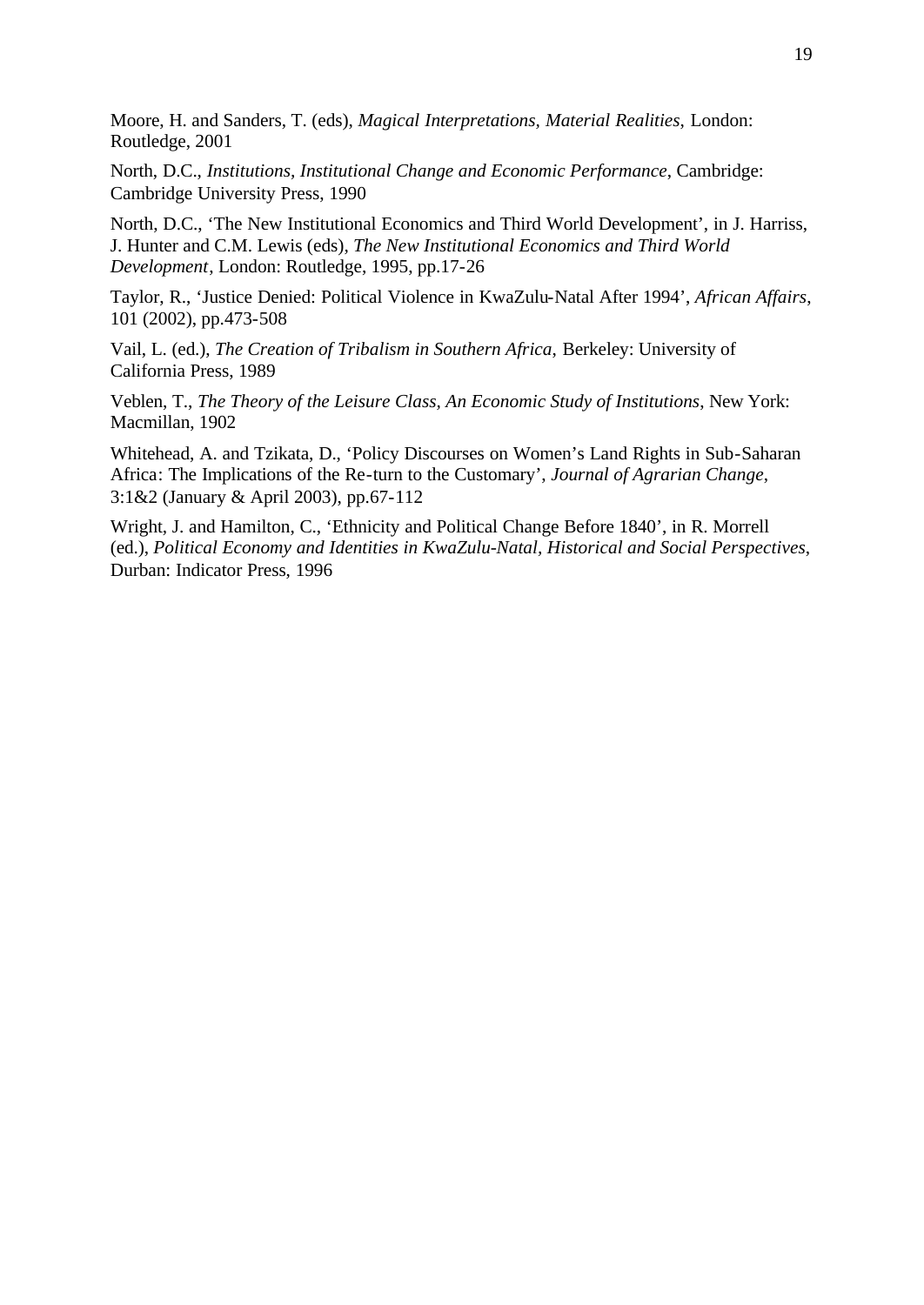#### **Other Working Papers in Series**

- WP1 Crisis States Programme, 'Concept and Research Agenda' (April 2001) *Also available in Spanish*<br>WP2 Crisis States Programme. 'Research Activities' (April 2001)
- Crisis States Programme, 'Research Activities' (April 2001)
- WP5 Crisis States Programme, 'South Africa in Southern Africa' (April 2001)
- WP10 Jo Beall, 'The People Behind the Walls: Insecurity, identity and gated communities in Johannesburg' (February 2002) – *Also available in Spanish*
- WP11 Jo Beall, Owen Crankshaw & Susan Parnell, 'Social Differentiation and Urban Governance in Greater Soweto: A case study of post-Apartheid reconstruction' (February 2002) – *Also available in Spanish*
- WP12 E. A. Brett, 'Liberal Theory, Uneven Development and Institutional Reform: Responding to the crisis in weak states' (July 2002)
- WP14 David Keen, 'Since I am a Dog, Beware my Fangs: Beyond a 'rational violence' framework in the Sierra Leonean war' (August 2002)
- WP15 Joseph Hanlon, 'Are Donors to Mozambique Promoting Corruption?' (August 2002)
- WP16 Suzette Heald, 'Domesticating Leviathan: Sungusungu groups in Tanzania' (September 2002)
- WP17 Hugh Roberts, 'Moral Economy or Moral Polity? The political anthropology of Algerian riots' (October 2002)
- WP19 Hugh Roberts, 'From Segmentarity to Opacity: on Gellner and Bourdieu, or why Algerian politics have eluded theoretical analysis and vice versa' (December 2002) – *Also available in French*
- WP20 Jonathan DiJohn, 'Mineral-Resource Abundance and Violent Political Conflict: A critical assessment of the rentier state model' (December 2002)
- WP21 Victoria Brittain, 'Women in War and Crisis Zones: One key to Africa's wars of under-development' (December 2002)
- WP23 Giovanni M. Carbone, 'Emerging Pluralist Politics in Mozambique: the Frelimo -Renamo Party System' (March 2003)
- WP27 Francisco Gutiérrez Sanín, 'Criminal Rebels? A discussion of war and criminality from the Colombian experience' (April 2003)
- WP28 Luis Eduardo Fajardo, 'From the Alliance for Progress to the Plan Colombia: A retrospective look at US aid to Colombia' (April 2003)
- WP29 Jean-Paul Faguet, 'Decentralisation and local government in Bolivia' (May 2003) –*Also available in Spanish*
- WP30 Maria Emma Wills & Maria Teresa Pinto, 'Peru's failed search for political stability (June 2003)
- WP31 Robert Hunter Wade, 'What strategies are viable for developing countries today? The World Trade Organisation and the shrinking of 'development space' (June 2003)
- WP32 Carlos Medina & Hermes Martínez, 'Violence and drug prohibition in Colombia' (August 2003)
- WP33 Antonio Giustozzi, 'Respectable Warlords? The Politics of State-Building in Post-Taleban Afghanistan' (September 2003)
- WP34 Hugh Roberts, 'North African Islamism in the Blinding Light of 9-11' (October 2003)
- WP35 Dennis Rodgers, 'Dying For It: Gangs, Violence and Social Change in Urban Nicaragua' (October 2003)
- WP36 Giovanni M. Carbone, 'Developing Multi-Party Politics: Stability and Change in Ghana and Mozambique (November 2003)
- WP37 David Keen, 'Demobilising Guatemala' (November 2003)
- WP38 Miguel García & Gary Hoskin, 'Political Participation and War in Colombia: An Analysis of the 2002 Elections' (November 2003)
- WP39 Apurba Baruah, 'Ethnic Conflicts and Traditional Self-governing Institutions: A Study of Laitumkrah *Dorbar*' (January 2004)
- WP40 Ann C. Mason, 'Constructing Authority Alternatives in Colombia: Globalisation and the Transformation of Governance' (February 2004)
- WP41 Tobias Kelly, 'The Palestinian Legal System and the Fragmentation of Coercive Power' (March 2004)
- WP42 Andrew Martin Fischer, 'Urban Fault Lines in Shangri-La: Population and Economic Foundations of Interethnic Conflict in the Tibetan Areas of Western China' (June 2004)
- WP43 Jacklyn Cock, 'Rethinking Militarism in Post-Apartheid South Africa' (June 2004)
- WP44 Debby Bonnin, 'Understanding the Legacies of Political Violence: An Examination of Political Conflict in Mpumalanga Township, Kwa-Zulu Natal, South Africa' (June 2004)
- WP45 Kenneth C. Shadlen, 'Representation, Participation and Development: Lessons from Small Industry in Latin America' (June 2004)
- WP46 Jonathan DiJohn, 'The Political Economy of Economic Liberalisation in Venezuela' (June 2004)
- WP47 Ana María Díaz & Fabio Sánchez, 'A Geography of Illicit Crops (Coca Leaf) and Armed Conflict in Colombia' (July 2004)

It is our intention for all Crisis States Programme working papers eventually to be available in English, Spanish and French. Some in the series have already been translated. For further details, and an up to date list of Working Papers, and other Crisis States publications, please consult our website (www.crisisstates.com).